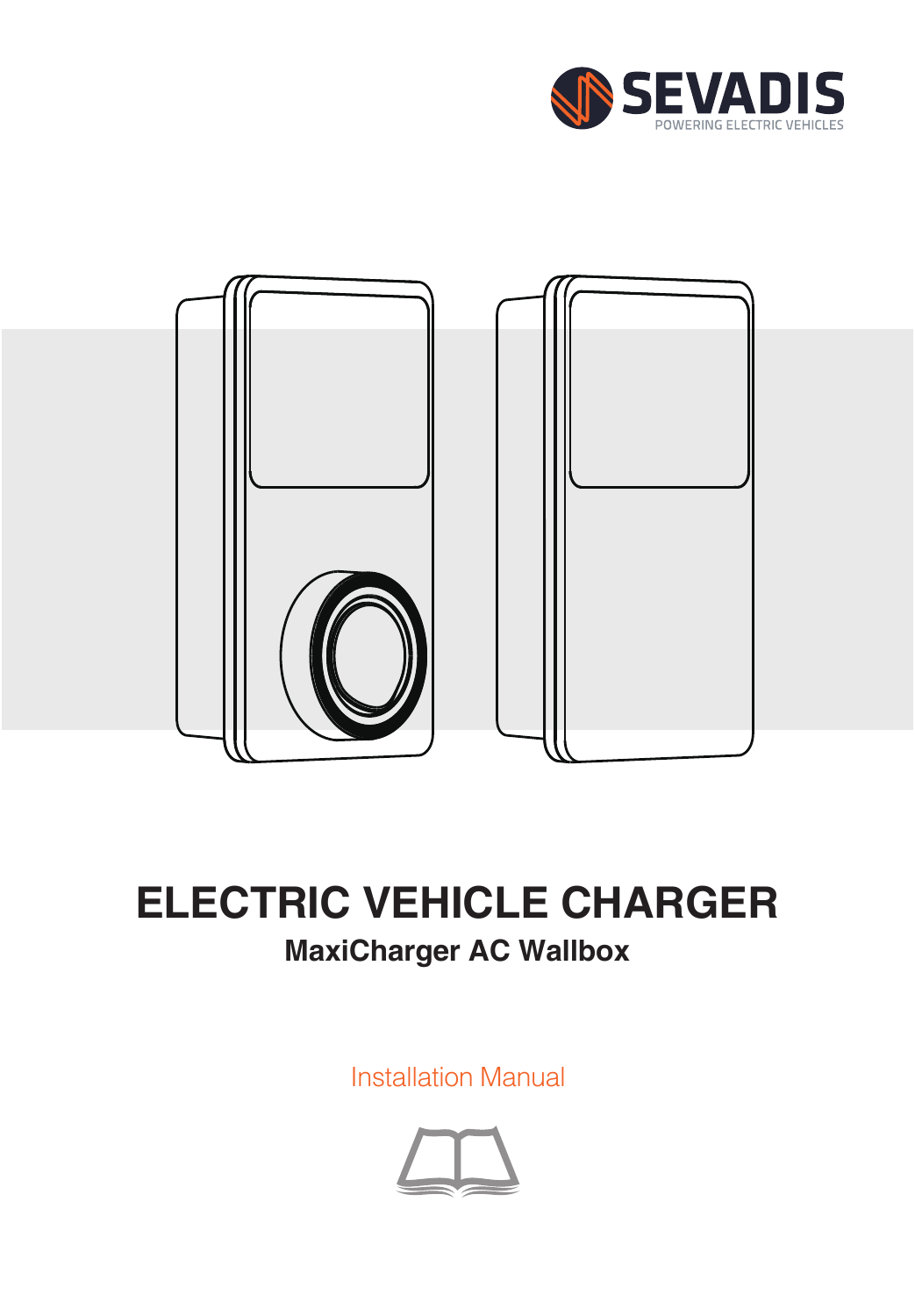#### **Trademarks**

Autel®, MaxiSys®, MaxiDAS®, MaxiScan®, MaxiCheck®, and MaxiRecorder® are trademarks of Autel Intelligent Technology Corp., Ltd., registered in China, the United States and other countries. All other marks are trademarks or registered trademarks of their respective holders.

#### **Copyright Information**

No part of this manual may be reproduced, stored in a retrieval system or transmitted, in any form or by any means, electronic, mechanical, photocopying, recording, or otherwise without the prior written permission of Autel.

#### **Disclaimer of Warranties and Limitation of Liabilities**

All information, specifications and illustrations in this manual are based on the latest information available at the time of printing.

Autel reserves the right to make changes at any time without notice. While information of this manual has been carefully checked for accuracy, no guarantee is given for the completeness and correctness of the contents, including but not limited to the product specifications, functions, and illustrations.

Autel will not be liable for any direct, special, incidental, indirect damages or any economic consequential damages (including the loss of profits).

#### **OIMPORTANT**

Before operating or maintaining this unit, please read this manual carefully, paying extra attention to the safety warnings and precautions.

#### **For Services and Support:**

**Web:** www.sevadis.com

**Tel:** +44 (0)330 058 7144

#### **Email:** customerservice@sevadis.com

For technical assistance in all other markets, please contact your local selling agent.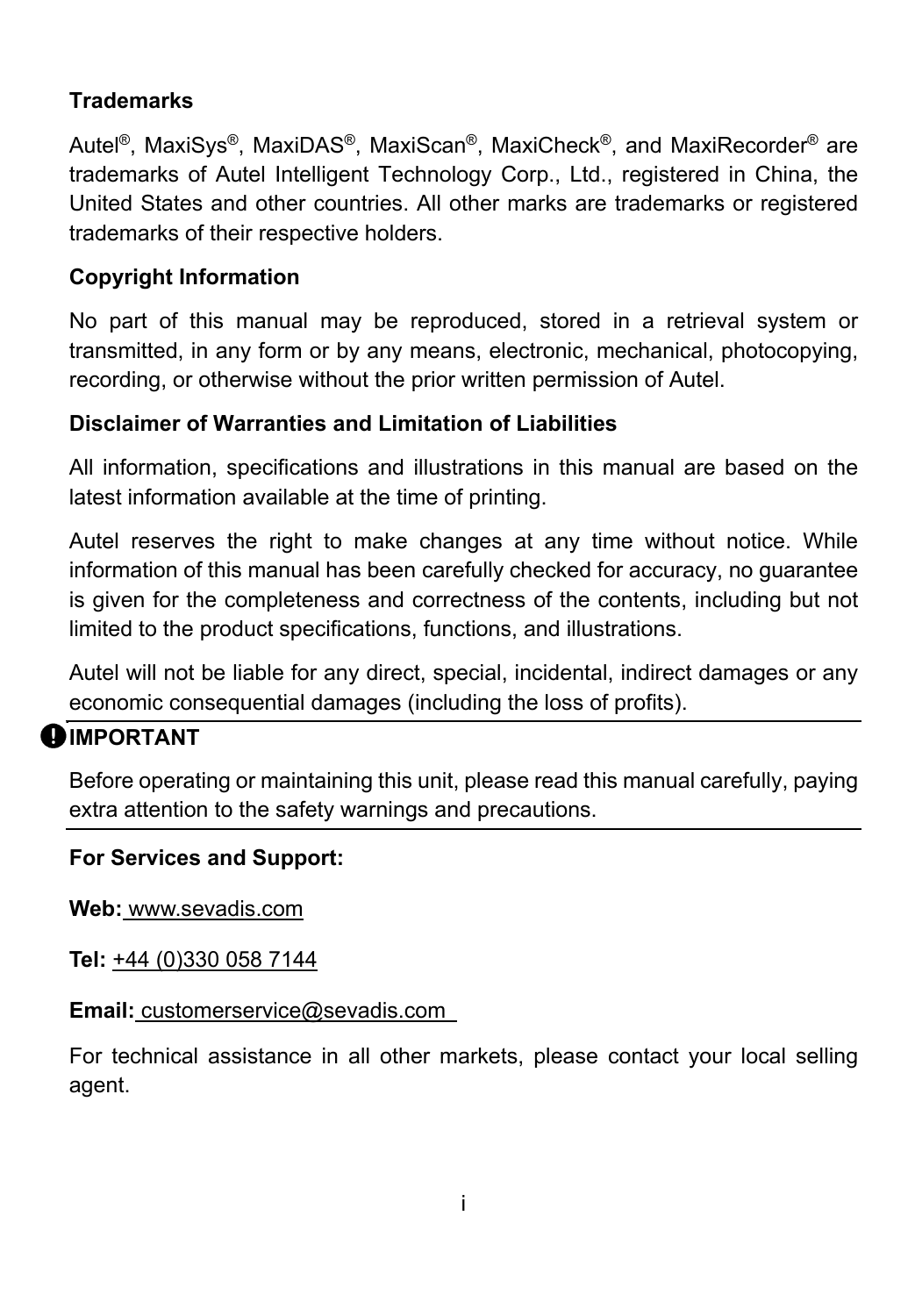#### **Safety Information**

For your own safety and the safety of others, and to prevent damage to the device and vehicles upon which it is used, it is important that the safety instructions presented throughout this manual be read and understood by all persons operating or coming into contact with the device.

#### **Safety Messages**

Safety messages are provided to help prevent personal injury and equipment damage. All safety messages are introduced by a single word indicating the hazard level.

### **DANGER**

Indicates an imminently hazardous situation which, if not avoided, will result in death or serious injury to the operator or to bystanders.

### **WARNING**

Indicates a potentially hazardous situation which, if not avoided, could result in death or serious injury to the operator or to bystanders.

#### **Safety Instructions**

The safety messages herein cover situations Autel is aware of. Autel cannot know, evaluate or advise you as to all of the possible hazards. You must be certain that any condition or service procedure encountered does not jeopardize your personal safety.

### **SAFETY WARNINGS**

- Read all the instructions before you use this device.
- Do not install or use the device near flammable, explosive, harsh, or combustible materials, chemicals, or vapors.
- **Turn off power at the circuit breaker before installing or cleaning the device.**
- **This device should be supervised when used around children.**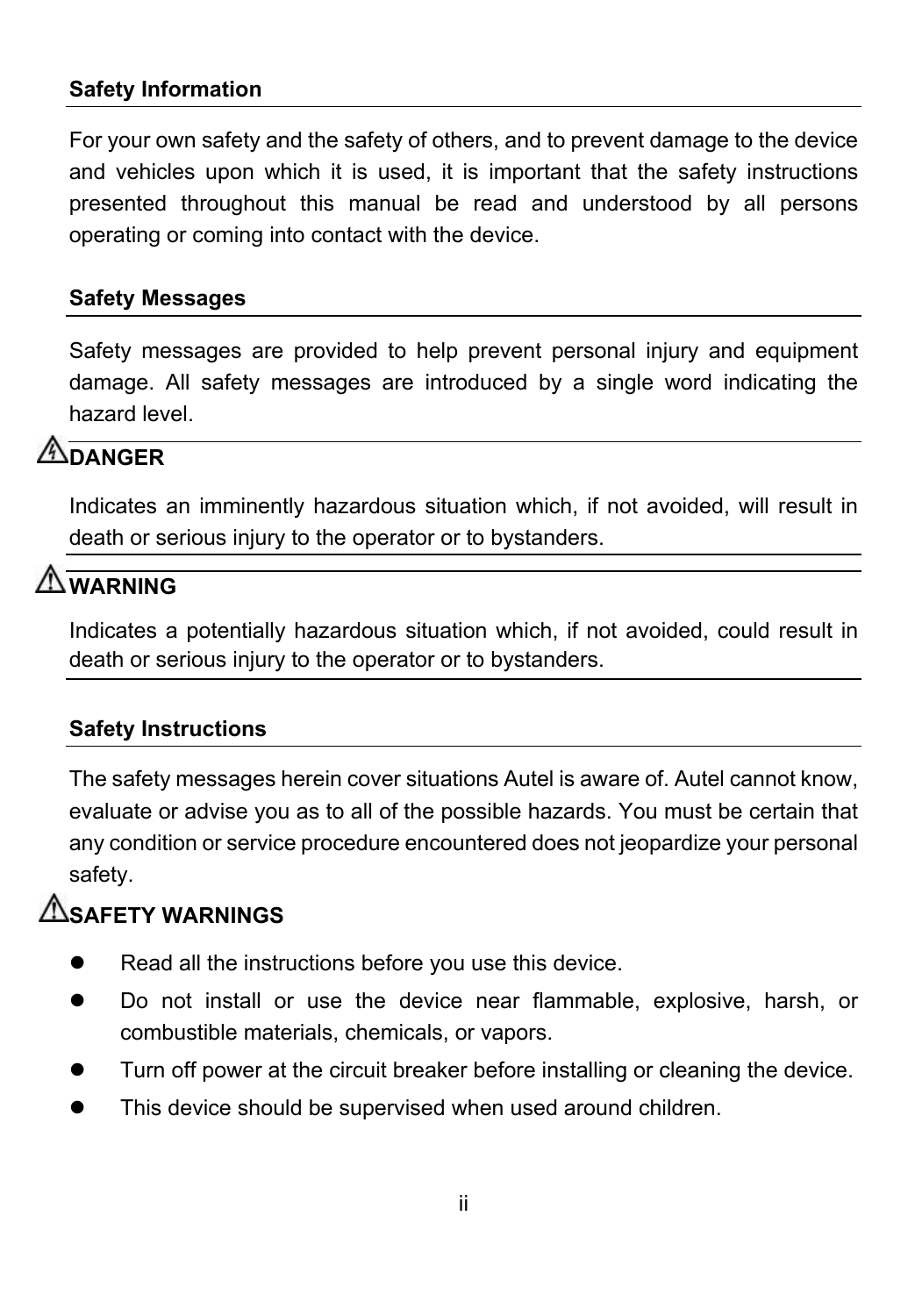- This device must be grounded through a permanent wiring system or an equipment-grounding conductor.
- Use the device only within the specified operating parameters.
- Do not use the device if it is defective, appears cracked, frayed, broken or otherwise damaged, or fails to operate.
- Do not use the device if the flexible power cord or EV cable is frayed, broken, or otherwise damaged, or if it fails to operate.
- Do not attempt to disassemble, repair, tamper with or modify the device.
- Handle the device with care during transportation. Do not subject it to strong force or impact, pull, twist, tangle, drag or step on the device, to prevent damage to it and any of its components.
- Do not insert fingers or foreign objects into any part of the device.

### **ACAUTION**

- Do not use private power generators as a power source for charging.
- Incorrect installation and testing of the device could potentially damage the vehicle's battery, components, and/or the device itself.
- Do not operate the device in temperatures outside its operating range.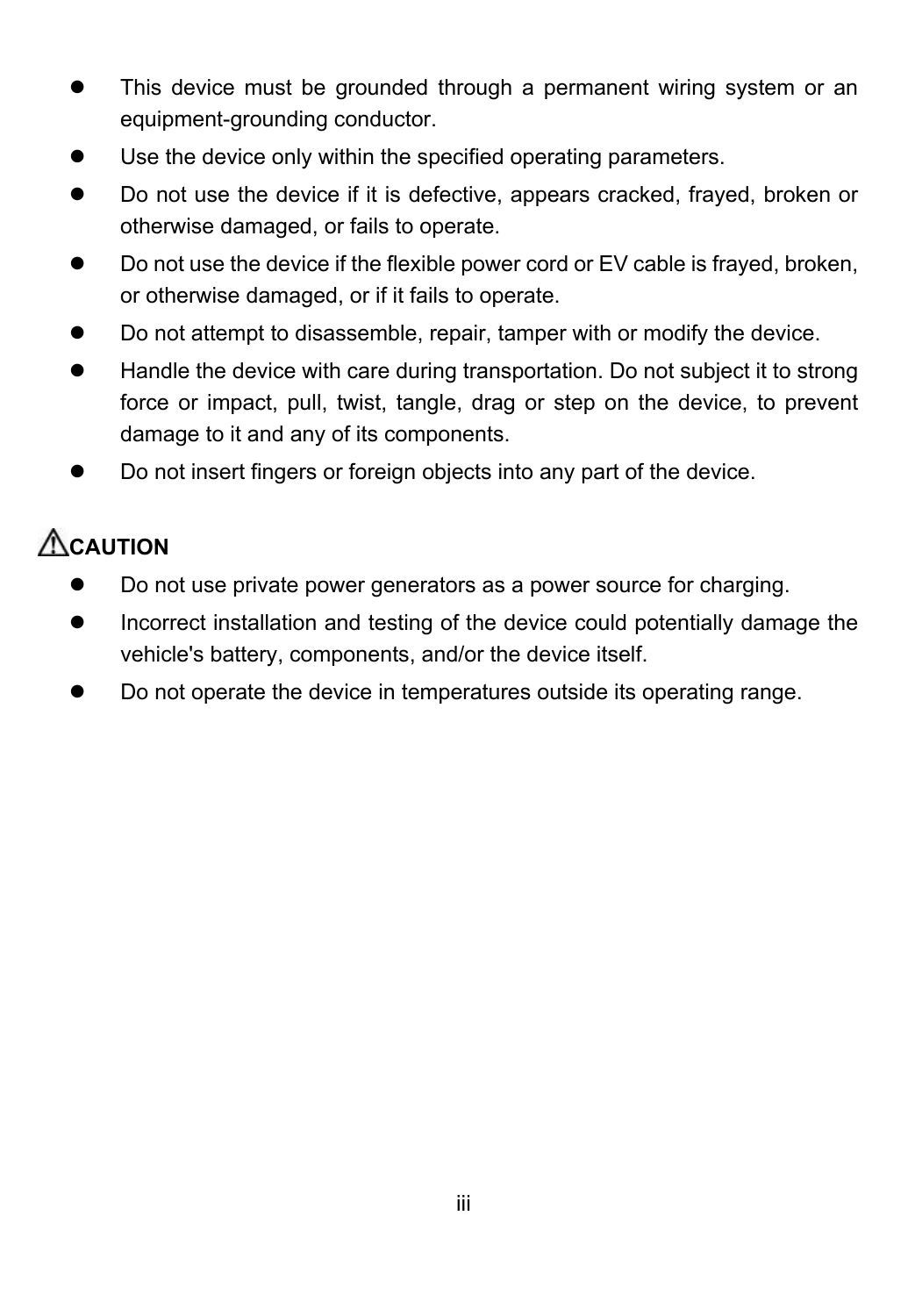### **CONTENTS**

| 1            |  |
|--------------|--|
|              |  |
| $\mathbf{2}$ |  |
|              |  |
|              |  |
|              |  |
| 3            |  |
|              |  |
|              |  |
|              |  |
| 4            |  |
|              |  |
|              |  |
|              |  |
| 5            |  |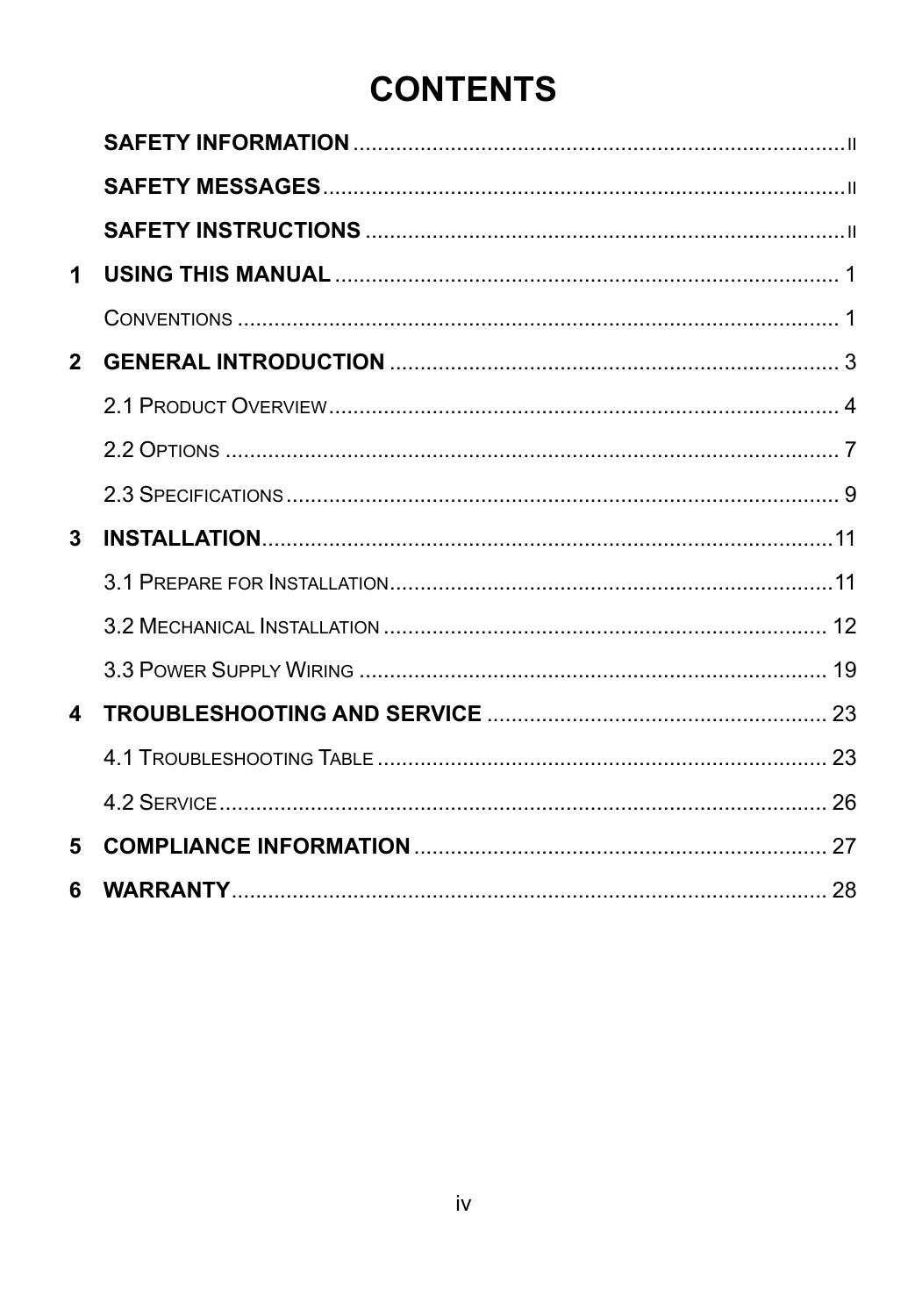## **Using This Manual**

This manual contains device usage instructions.

Some illustrations shown in this manual may contain modules and optional equipment that are not included in your system. Contact your sales representative for availability of other modules and optional tools or accessories.

### **Conventions**

The following conventions are used.

### **Bold Text**

Bold text is used to highlight selectable items such as buttons and menu options.

Example:

Tap **OK**.

### **Notes and Important Messages**

#### **Notes**

A **NOTE** provides helpful information such as additional explanations, tips, and comments.

Example:

### **NOTE**

The VIN description (such as location) can be acquired by tapping the question mark  $(\circled{?})$  beside the "VIN" or View VIN Guidelines on the Scan VIN screen.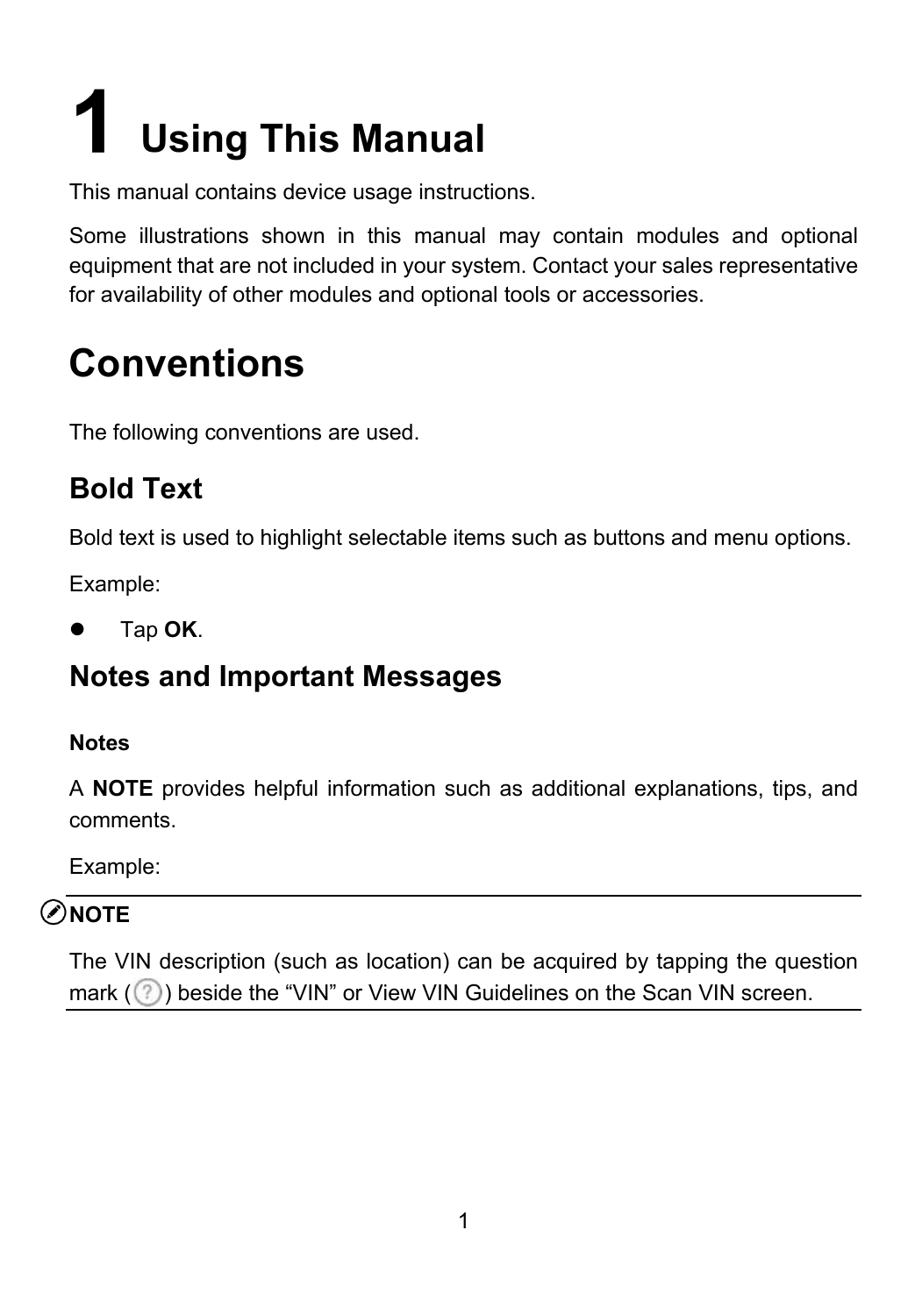#### **Important**

**IMPORTANT** indicates a situation which, if not avoided, may result in damage to the test equipment or vehicle.

Example:

### **IMPORTANT**

All contents of the product may be deleted during the process of repair. You should create a back-up copy of any contents of your product before delivering the product for warranty service.

### **Hyperlink**

Hyperlinks or links that take you to other related articles, procedures, and illustrations are available in electronic documents.

### **Illustrations**

Illustrations used in this manual are only examples; the actual product(s) or screens may vary.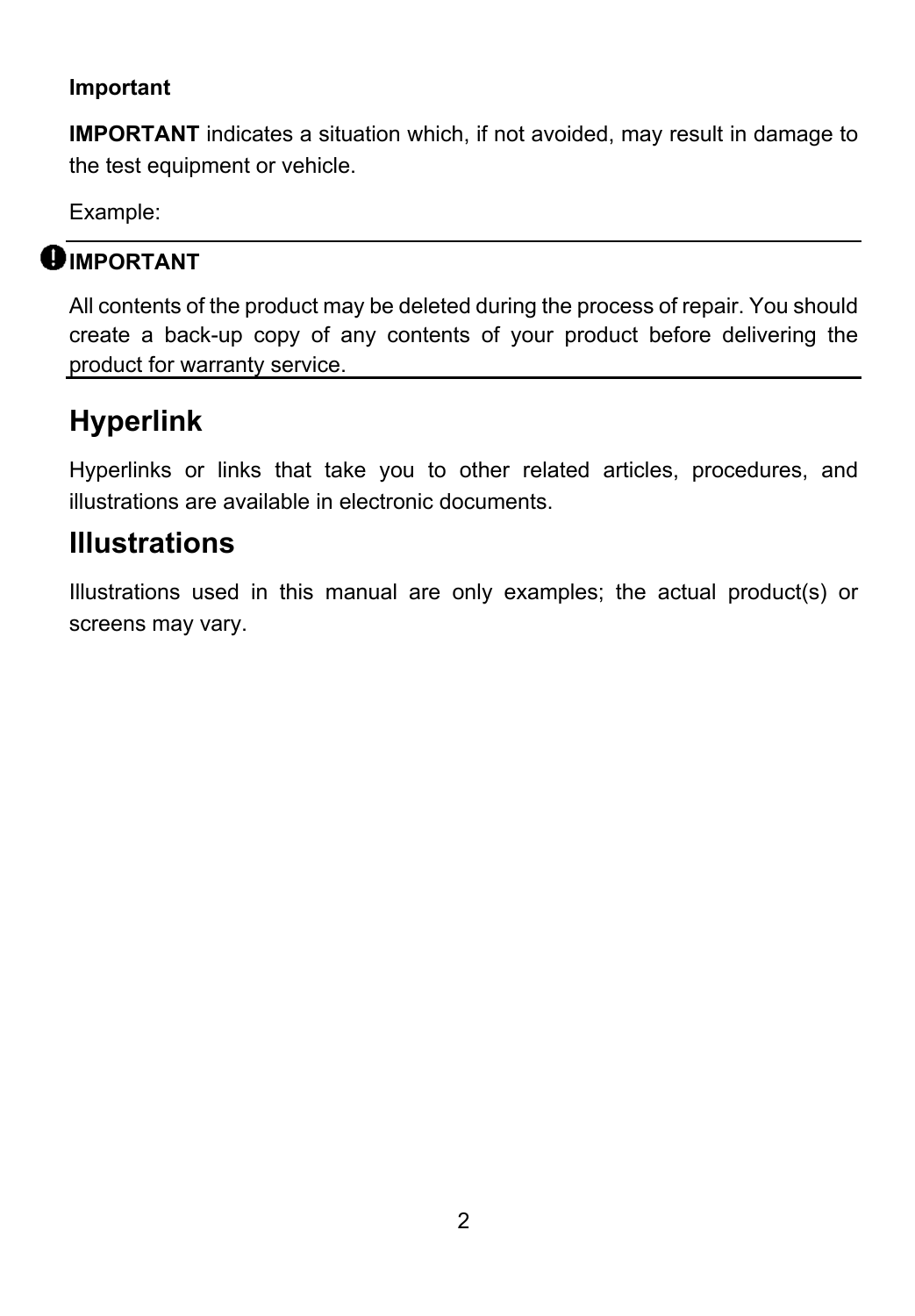## **2 General Introduction**

The MaxiCharger AC wallbox is designed to charge an electric vehicle (hereinafter called EV). Our chargers provide you with safe, reliable, fast, and smart charging solutions.

This manual will instruct you how to install this charger.

#### **Intended Use**

The MaxiCharger is intended for the AC charging of EVs. It is intended for both indoor and outdoor use.

- Residential
- **•** Commercial
- **•** Workplace
- Vehicle Workshop

### **DANGER**

- 1. If you use the equipment in any way other than described in this manual or other related documents, possible death, injury and damage to property can occur.
- 2. Use the equipment only as intended.

### **NOTE**

This manual is for both tethered and socket chargers. The illustrations in this manual use the socket version as an example.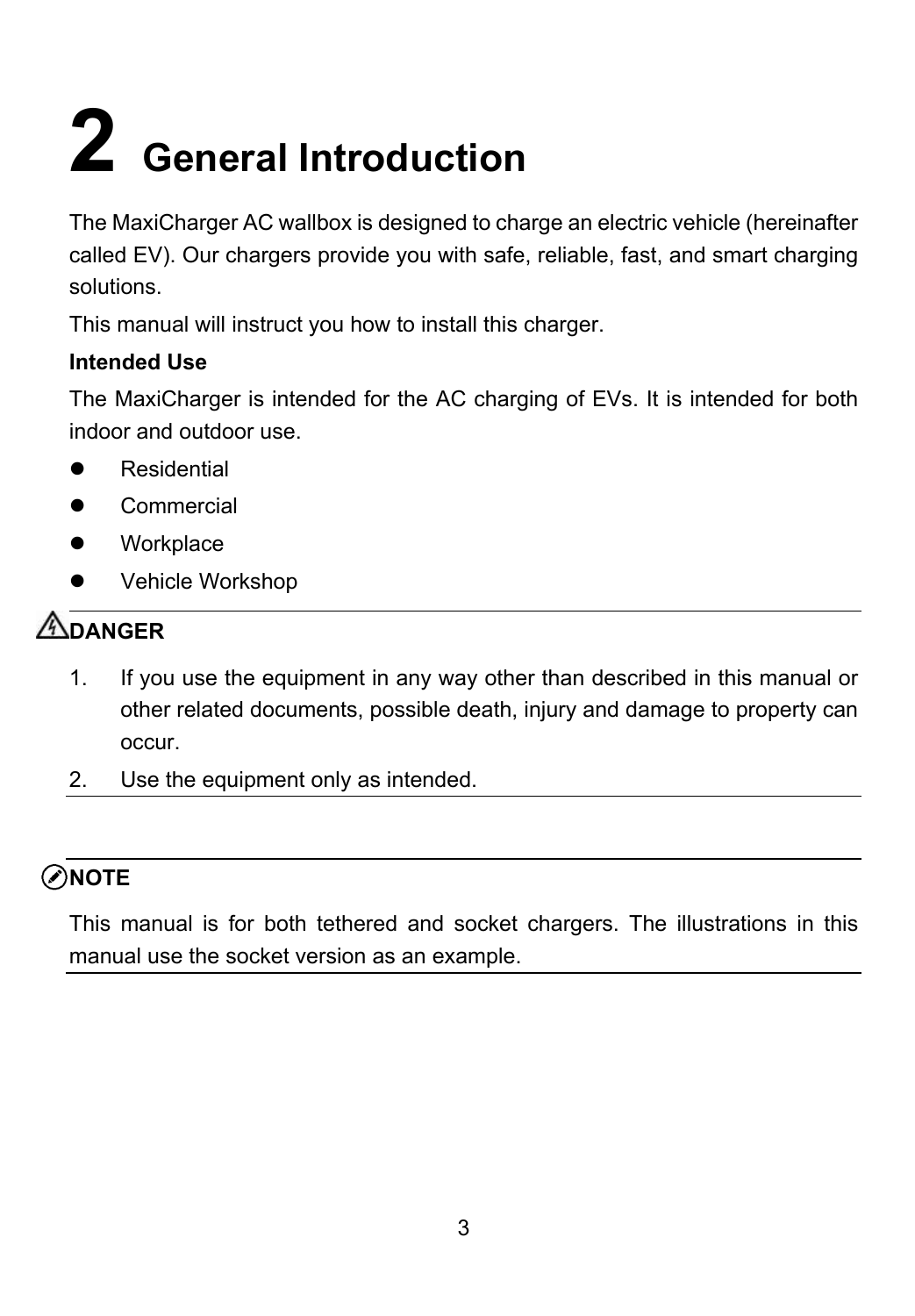### **2.1 Product Overview**

#### **MaxiCharger AC Wallbox**





- 1. LED Indicators (from left to right):
	- Power LED
	- Internet Connection LED
	- **•** Charging LED
	- Bluetooth Connection LED
- 2. RFID Reader
- 3. AC Input Cable Gland
- 4. RJ45 Ethernet Port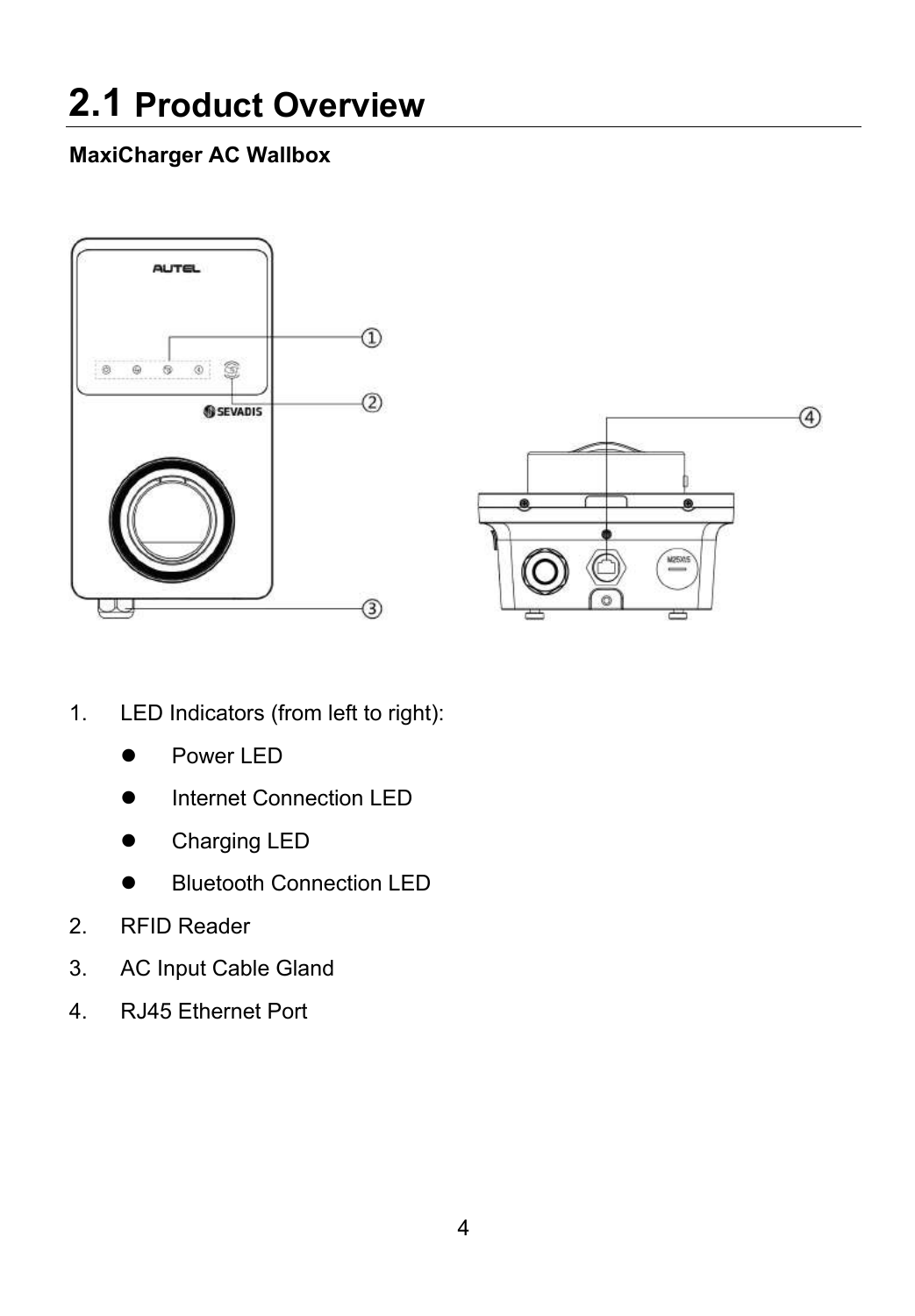



- 5. Mounting Screws
- 6. Rear Entry Signal Conduit Plug
- 7. Rear Entry Power Conduit Plug
- 8. Product Label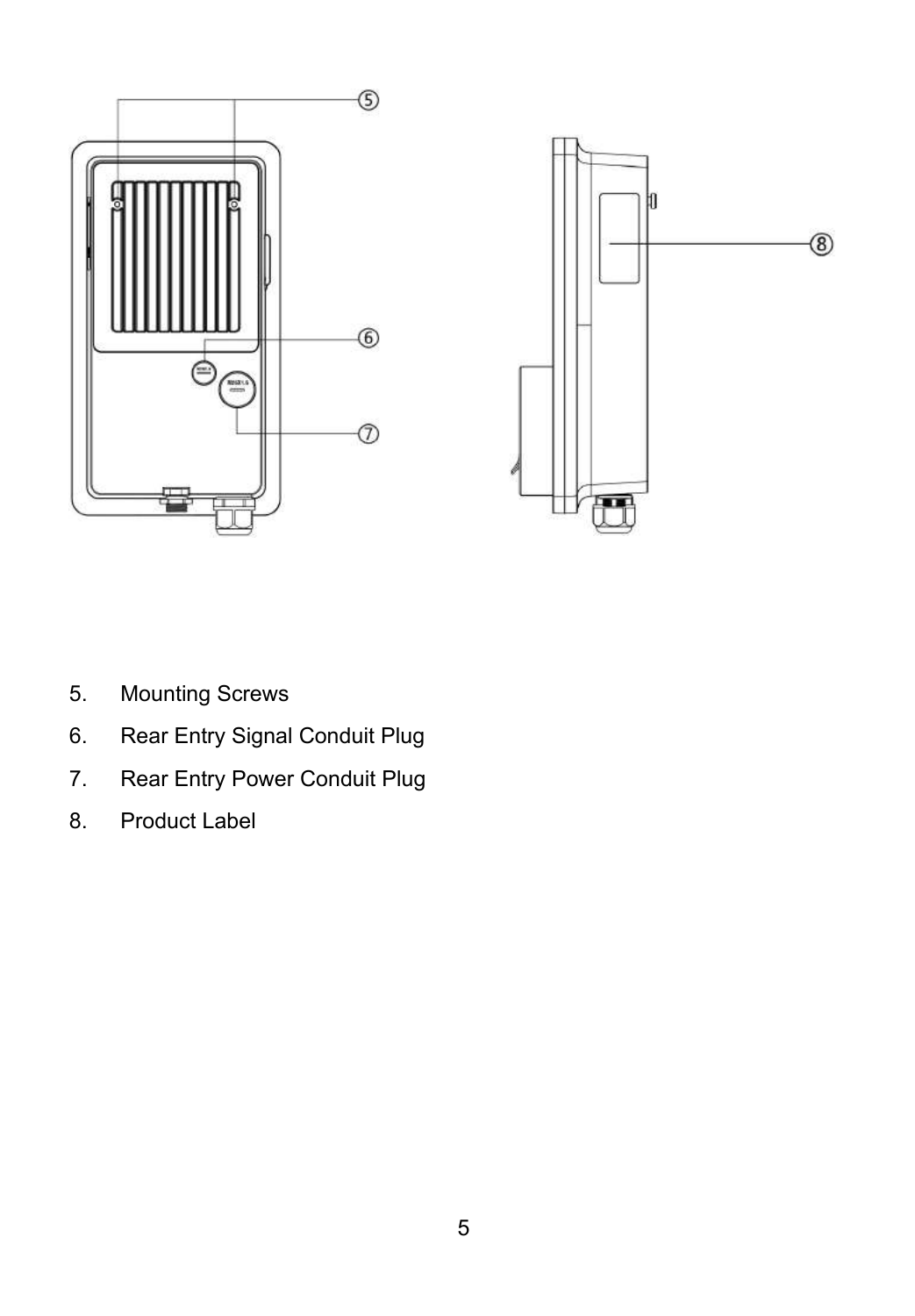### **LED Description**

| LED                                                                                                                                                                                                       | <b>Description</b>                                                                                                                                                                                                                                                                                                                                                                                               |  |
|-----------------------------------------------------------------------------------------------------------------------------------------------------------------------------------------------------------|------------------------------------------------------------------------------------------------------------------------------------------------------------------------------------------------------------------------------------------------------------------------------------------------------------------------------------------------------------------------------------------------------------------|--|
| <b>Power LED</b>                                                                                                                                                                                          | <b>Solid Green: The MaxiCharger is on.</b><br>Off: The MaxiCharger is off.<br><b>Flashing Yellow:</b> Data is being transmitted and/or<br>firmware is upgrading.<br>Solid Yellow: Firmware upgrade has failed.<br><b>Solid Blue:</b> Data transmission has failed: will turn<br>solid green in five seconds (see above).                                                                                         |  |
| Internet<br><b>Solid Green:</b> The MaxiCharger is connected to the<br>Connection<br>Internet via Wi-Fi, LAN or cellular network.<br><b>LED</b><br>Off: The MaxiCharger is not connected to the Internet. |                                                                                                                                                                                                                                                                                                                                                                                                                  |  |
| <b>Charging LED</b>                                                                                                                                                                                       | <b>Solid Blue:</b> An EV is connected.<br>Flashing Blue: An EV is charging as scheduled.<br>Flashing Cyan: The charger is reserved.<br><b>Flashing Green: An EV is charging.</b><br><b>Solid Orange:</b> A recoverable error has occurred.<br><b>Solid Green:</b> An EV is fully charged.<br><b>Off:</b> No FV connected.<br><b>Solid Red:</b> An irrecoverable error has occurred.<br>(Please contact support.) |  |
| <b>Bluetooth</b><br>Connection<br>LED                                                                                                                                                                     | <b>Flashing Green:</b> The MaxiCharger is connected to a<br>$\bullet$<br>mobile device via Bluetooth.<br>Flashing Blue: The MaxiCharger is connected to VCI<br>(Vehicle Communication Interface) via Bluetooth.<br>Flashing Cyan: The MaxiCharger is connected to a<br>mobile device and a VCI device simultaneously via<br>Bluetooth.<br><b>Off:</b> The MaxiCharger is not connected via Bluetooth.            |  |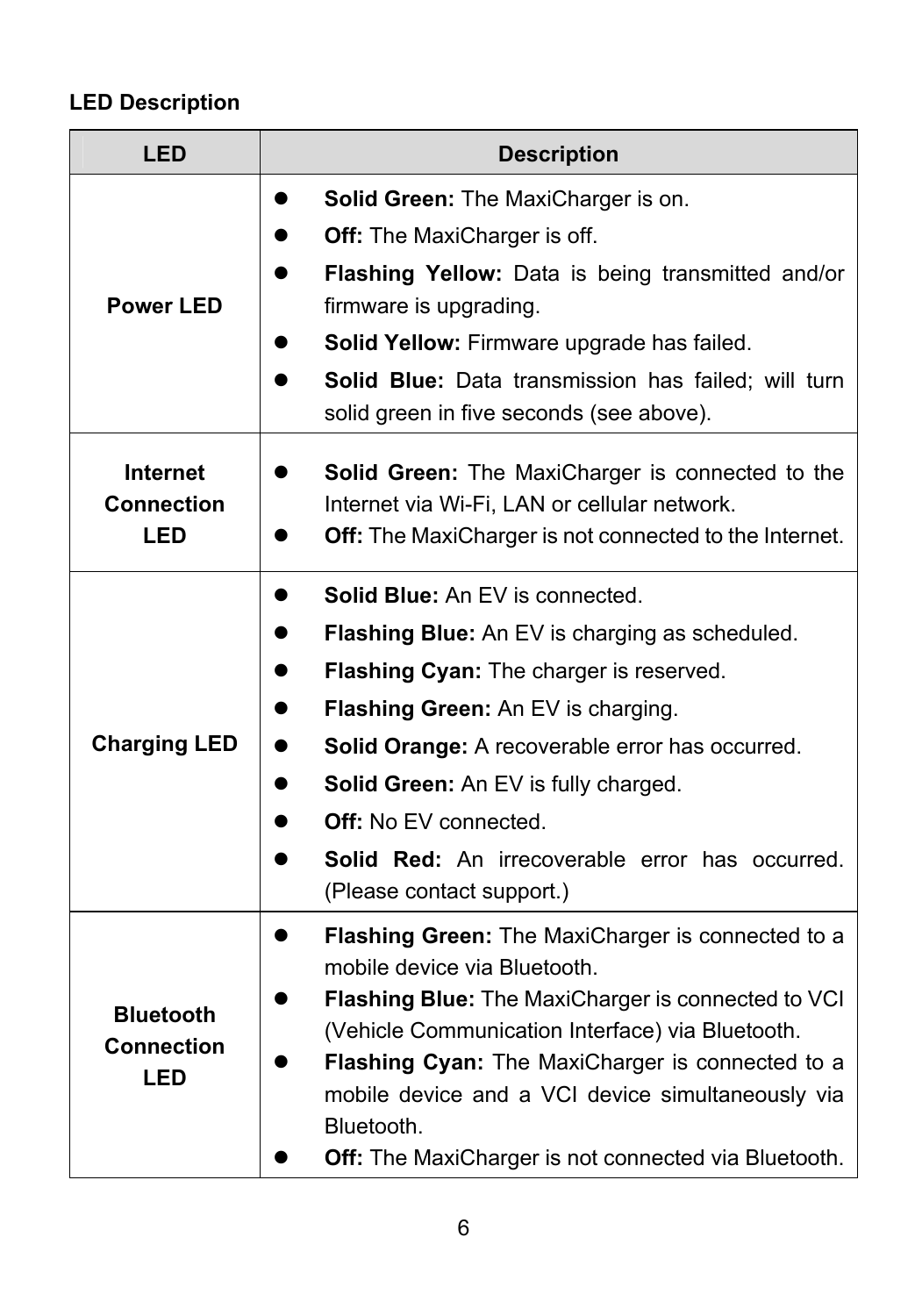### **2.2 Options**

### **Socket, Type 2**



### **Tethered, Type 2**

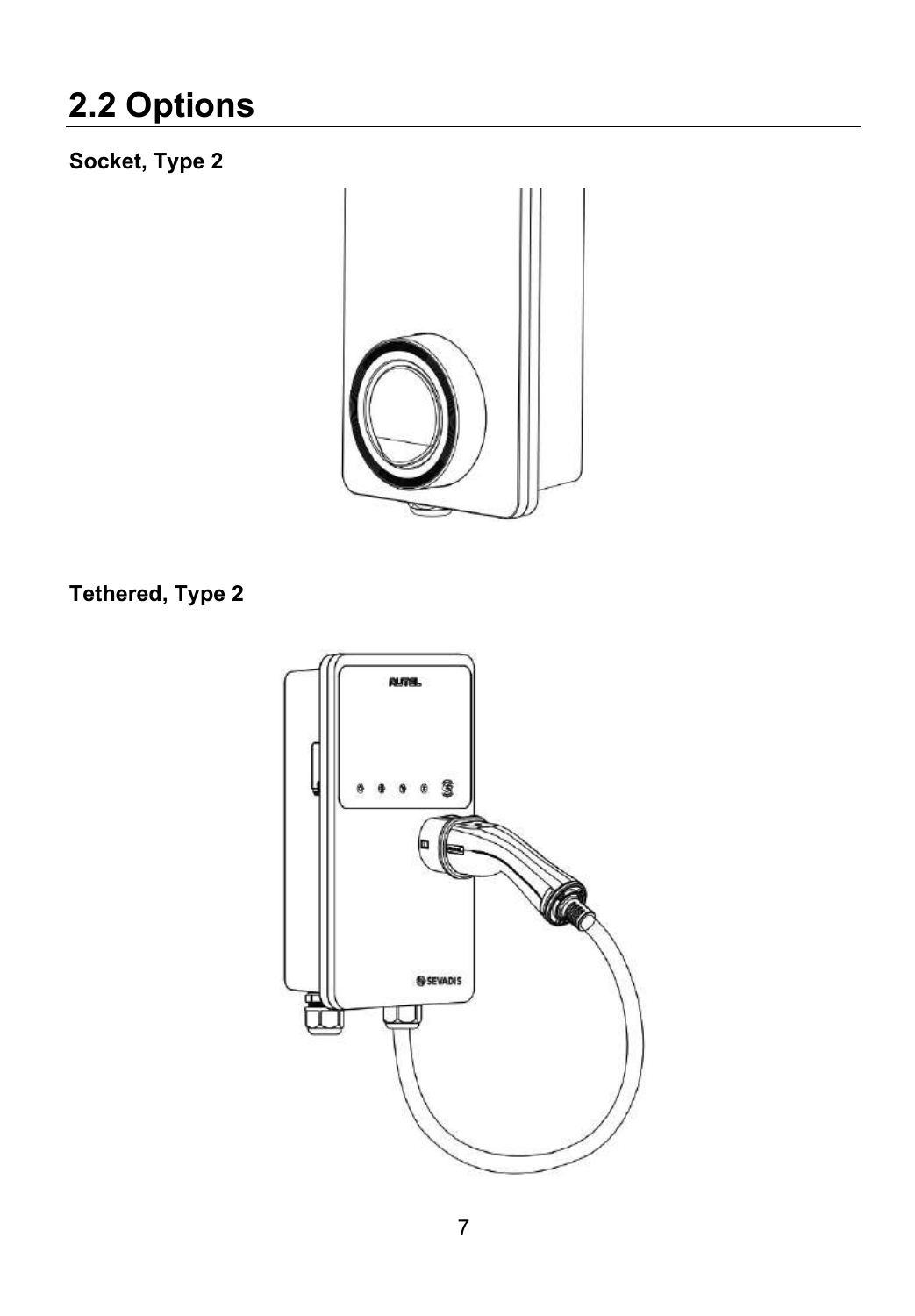#### **SIM Card Socket**

(Available on chargers with 4G function.)

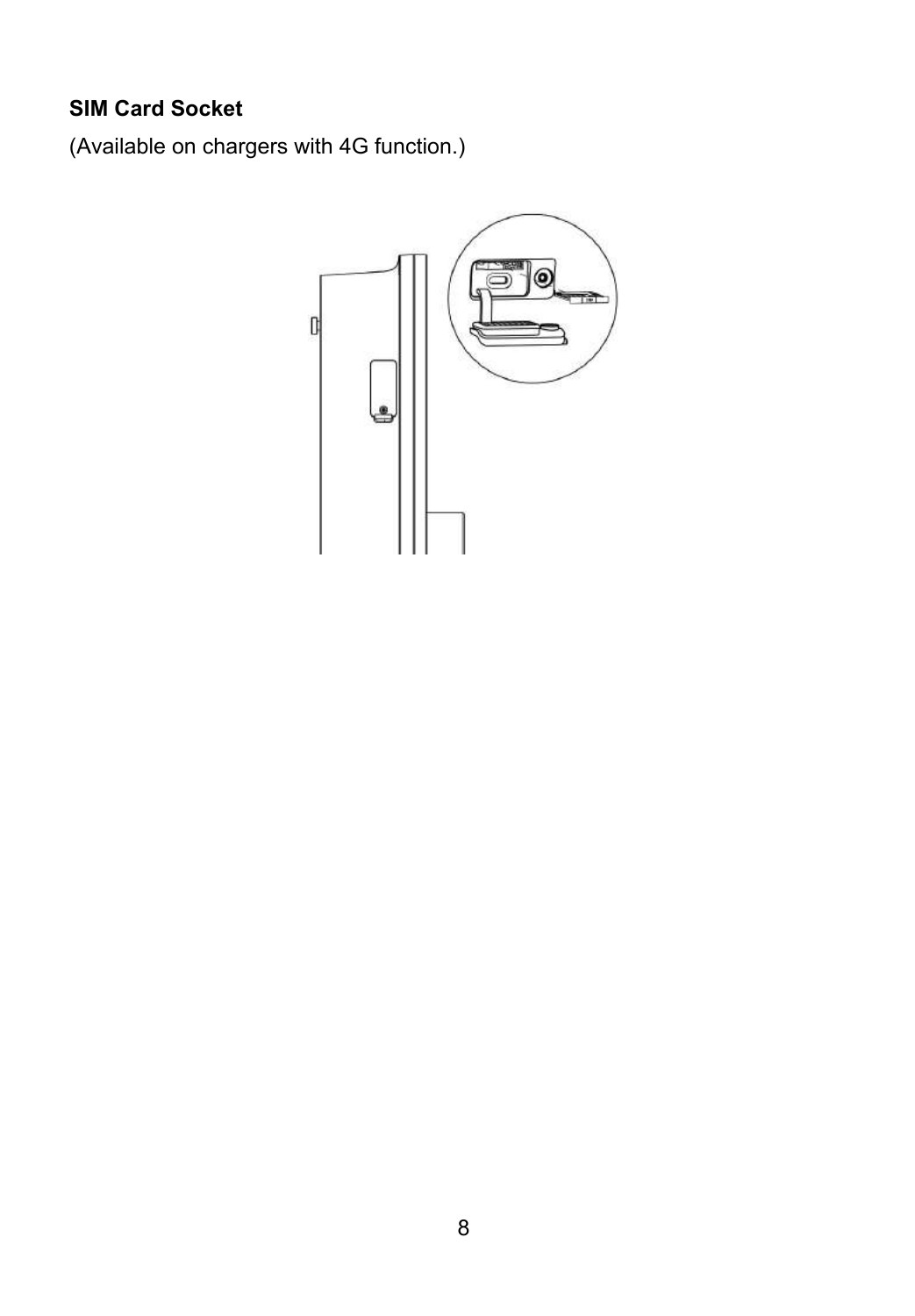### **2.3 Specifications**

|                                      | <b>Item</b>                                  | <b>Description</b>                                                   |
|--------------------------------------|----------------------------------------------|----------------------------------------------------------------------|
|                                      | <b>Charging Type</b>                         | Mode 3 charging                                                      |
|                                      | Input/Output Power<br>Rating and Current     | Single-phase up to 7.4 kW/32 A<br>Three-phase up to 22 kW/32 A       |
| <b>Product</b><br><b>Information</b> | Protection                                   | The charger has an integrated<br>Type A AC 30 mA and DC 6 mA<br>RCD. |
|                                      | Input/Output Voltage                         | 230 V ±10%, single phase<br>400 V $\pm$ 15%, three phase<br>50 Hz    |
|                                      | Network Type                                 | TT, TN, and TNCS                                                     |
|                                      | IP and IK Rating                             | Tethered version: IP65; IK08<br>Socket version: IP54; IK08           |
|                                      | <b>Operating Altitude</b>                    | $2,000 \; m$                                                         |
| General                              | Operating<br><b>Temperature Range</b>        | -40 °C to + 55 °C                                                    |
| <b>Characteristics</b>               | Storage<br>Temperature Range                 | -40 °C to + 85 °C                                                    |
|                                      | Mounting                                     | Wall or floor using a pedestal                                       |
|                                      | <b>Dimensions</b><br>$(H \times W \times D)$ | Tethered: 336 x 187 x 85 mm<br>Socket: 336 × 187 × 115 mm            |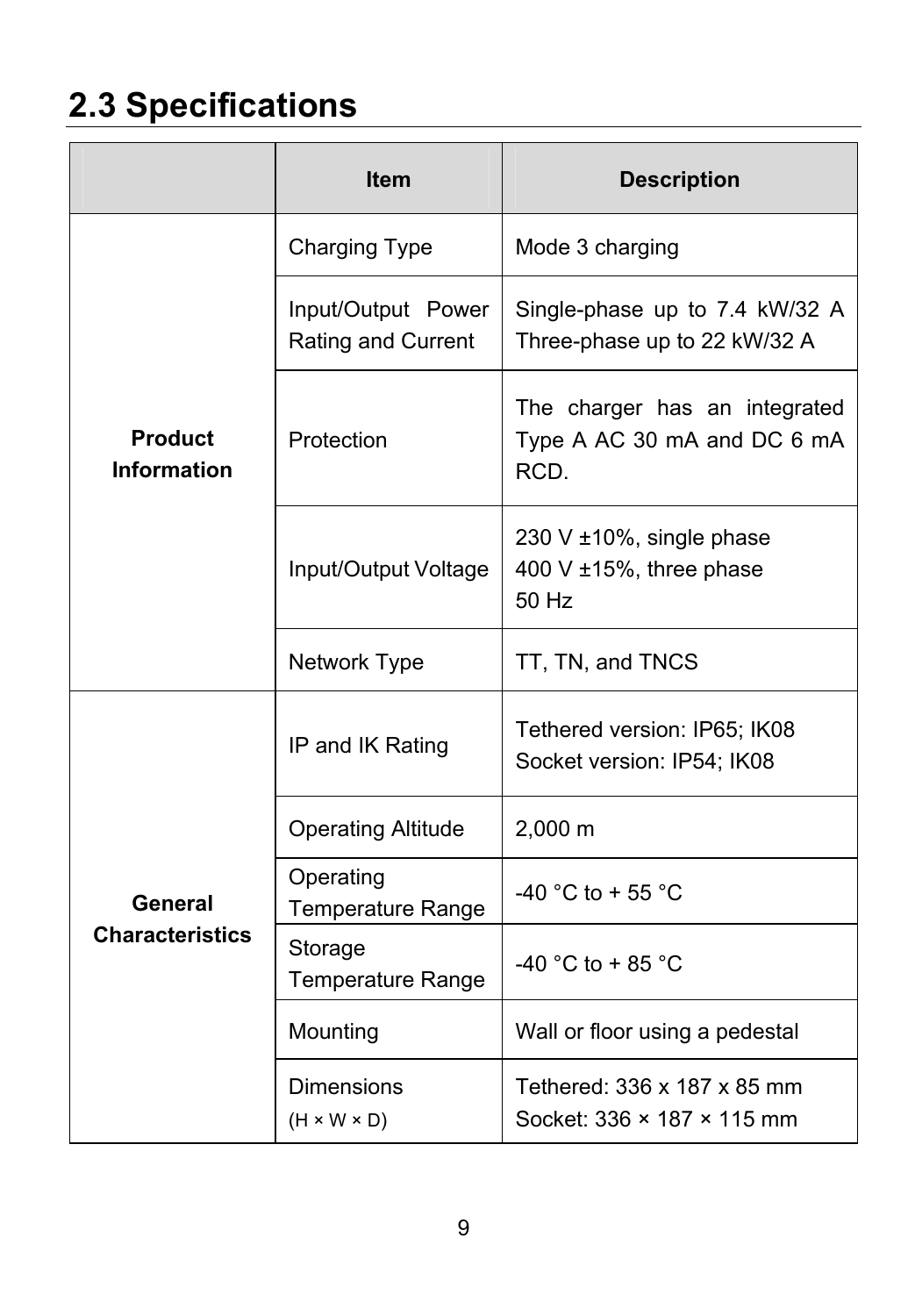|                        | <b>Item</b>                 | <b>Description</b>                                                    |  |
|------------------------|-----------------------------|-----------------------------------------------------------------------|--|
|                        | Status Indication           | LED<br>App                                                            |  |
|                        | User Interface              | Autel Charge app                                                      |  |
| User Interface         | Connectivity                | 4G<br><b>Bluetooth</b><br>Wi-Fi<br>Ethernet                           |  |
|                        | Communications<br>Protocols | OCPP 1.6J                                                             |  |
|                        | <b>User Authentication</b>  | App<br>$\bullet$<br>RFID card<br>QR code<br>$\bullet$                 |  |
| <b>Software Update</b> | Software Update             | OCPP 1.6J<br>$\bullet$<br>App<br>$\bullet$<br>Web portal<br>$\bullet$ |  |
| <b>Certifications</b>  | Safety Standards            | IEC/EN 61851-1, EN 62311,<br>EN 62479, IEC/EN 62955                   |  |
| and Standards          | Certifications              | CE, TUV to BSI 7671, UKCA                                             |  |
|                        | Warranty                    | 36 months                                                             |  |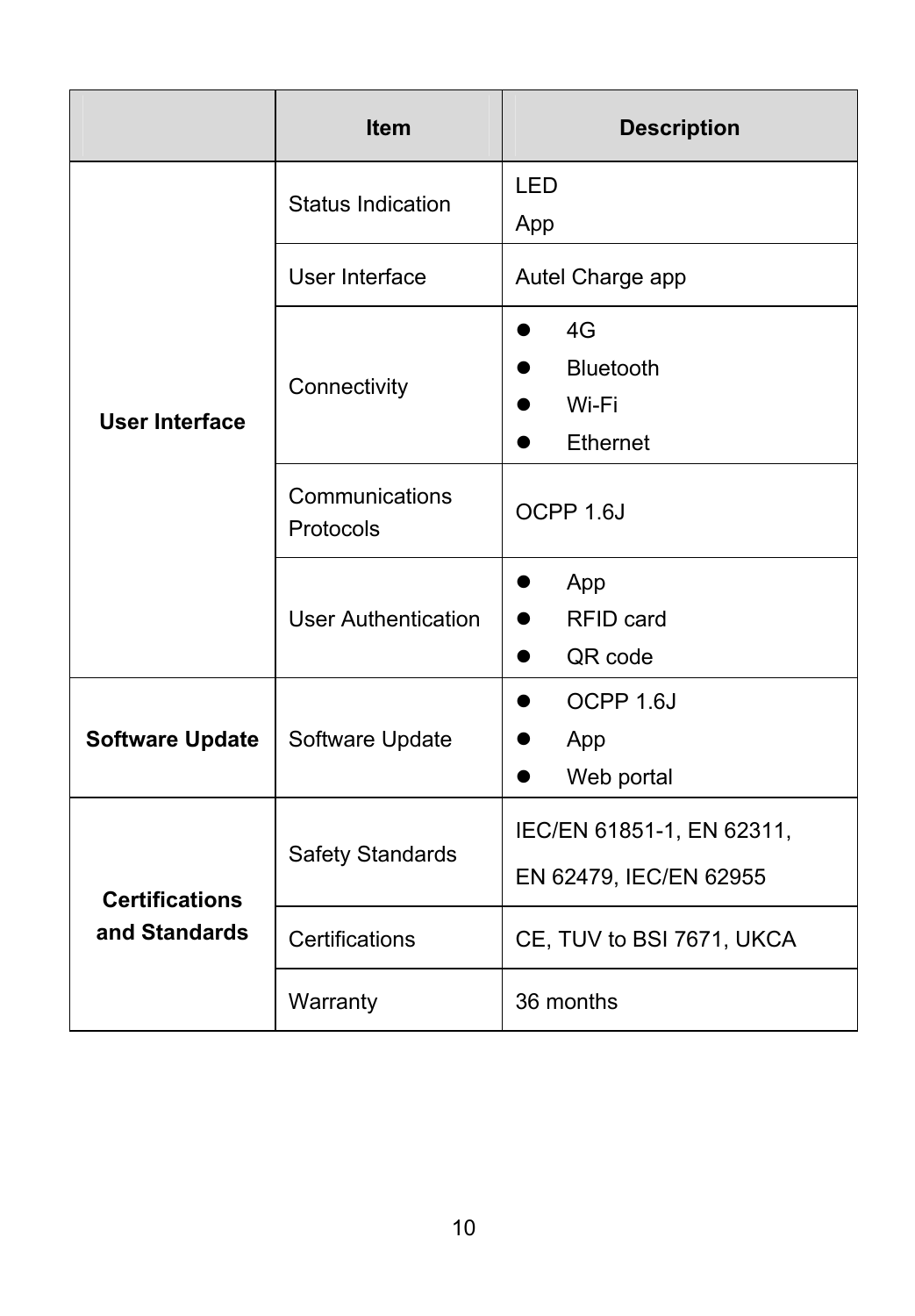

### **3.1 Prepare for Installation**

### **3.1.1 Preliminary Requirements**

- All required permits have been acquired in accordance with the local regulations.
- The AC input cable is available.
- There is **no voltage** on the AC input cable throughout the installation procedure.

### **3.1.2 Unpack the Charger**

- 1. Open the box.
- 2. Remove the charger from the box.
- 3. Remove all packaging material from the charger.
- 4. Make sure that all parts are delivered according to the order.
- 5. Inspect the charger and the parts for installation for damage. If you find damage or the parts are not consistent with the order, contact your local dealer.

### **3.1.3 Prepare for Installation**

- Install the charger on a flat and vertical surface capable of supporting its weight (e.g. a finished brick or concrete wall, a pedestal, etc.). The maximum weight of a charger is about 6 kg (13 lbs.).
- **Install the charger in a location that allows the charge cable to remain within** its bending tolerance.
- The recommended installation height is between 700 and 1500 mm (28 and 59 inches).
- Position the charger in a location where it is not vulnerable to being damaged.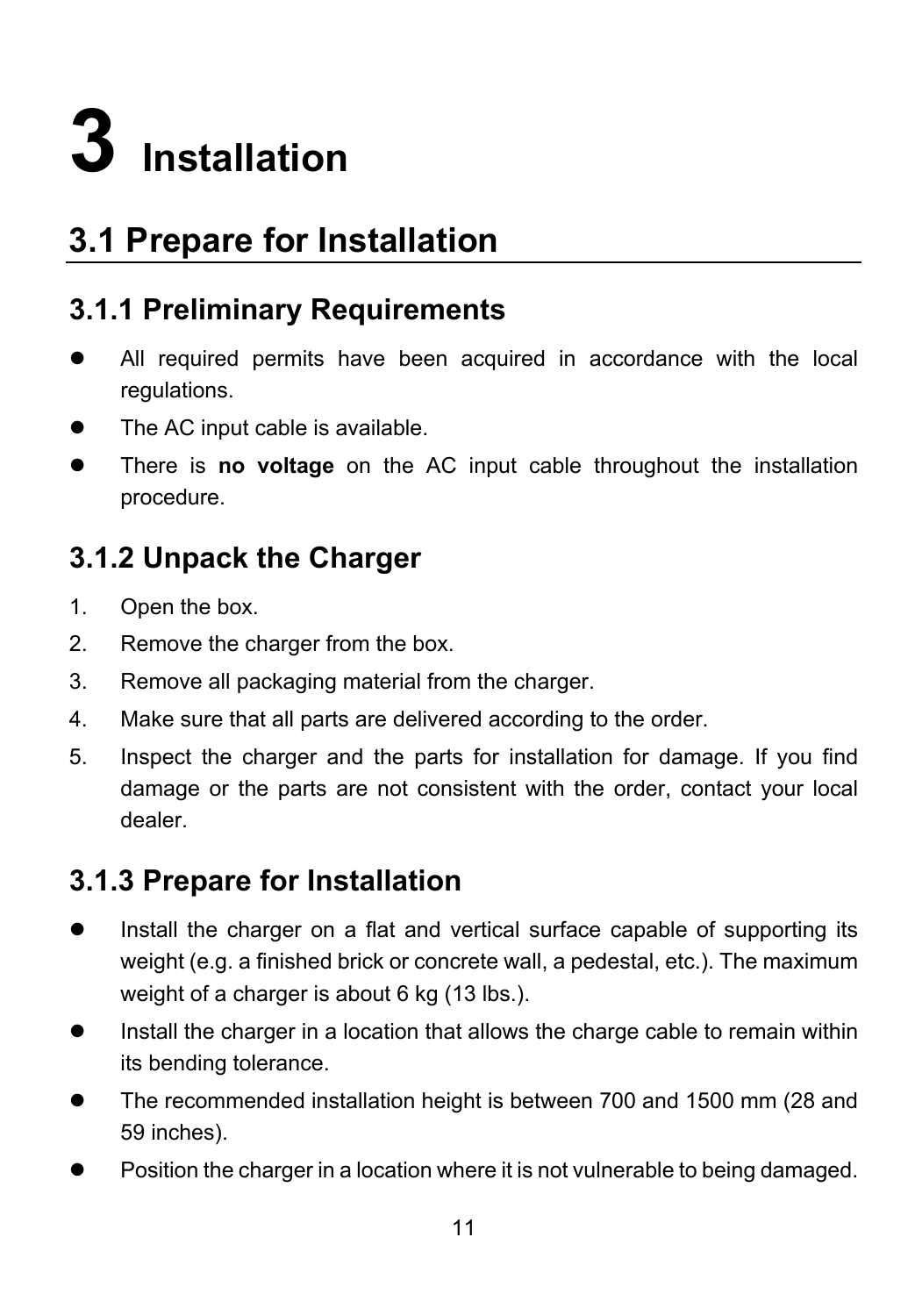### **OIMPORTANT**

- 1. Prior to installation, ensure that you have all the tools and parts required for the installation. Refer to section 3.2.1 or the *Packing List*.
- 2. The charger should only be installed by personnel who are trained and qualified to work on electrical systems.
- 3. The packaging does not necessarily include all the tools required.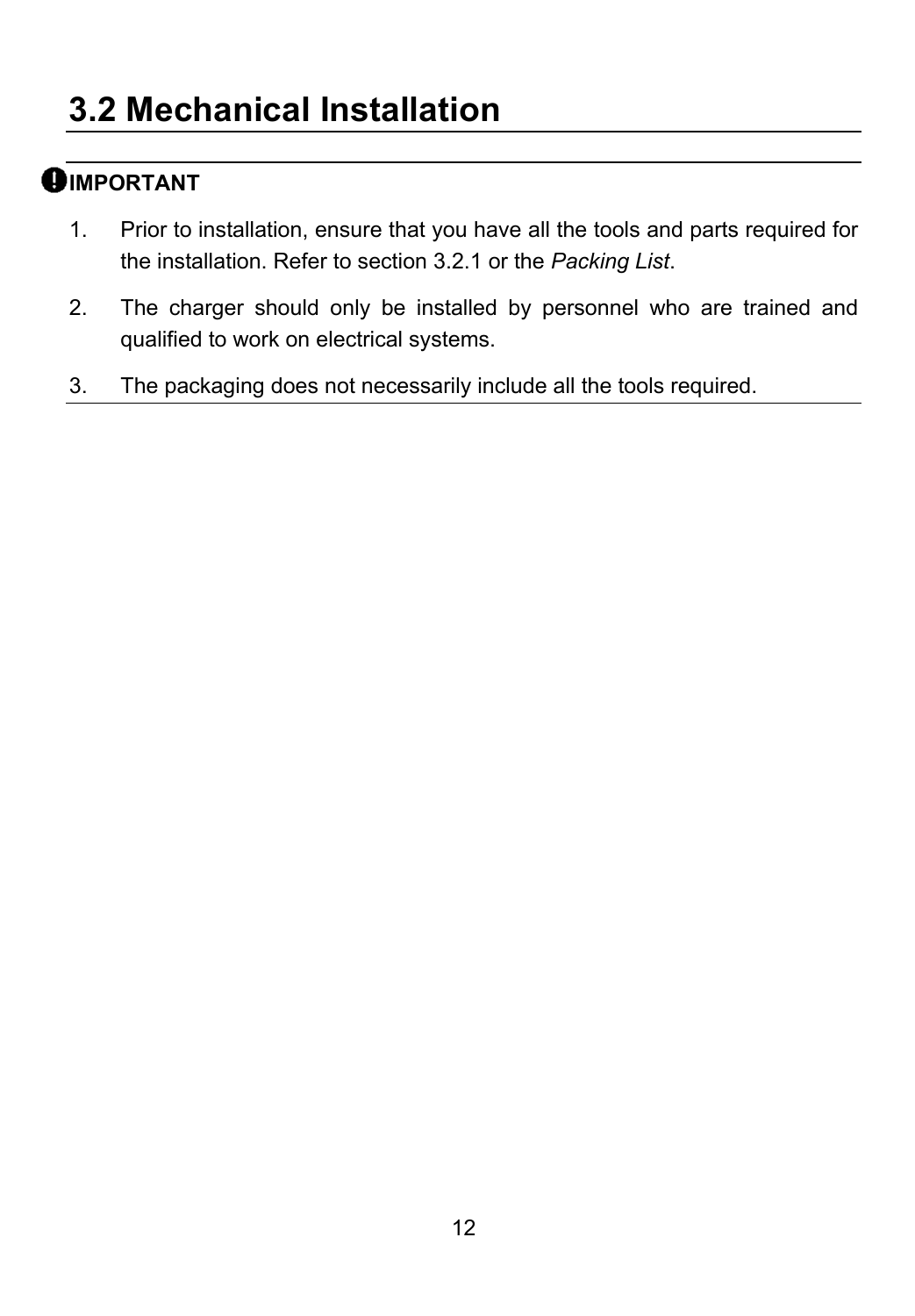### **3.2.1 Parts and Tools**

| <b>Charging Station</b>                          | ◠                               | <b>Wall Dock</b>                                                 |                |
|--------------------------------------------------|---------------------------------|------------------------------------------------------------------|----------------|
| <b>Screw (M6 x 50)</b><br>2 PCS                  |                                 | <b>Screw (M5 x 12)</b>                                           |                |
| Wall Plug (8 mm)<br>2 PCS                        |                                 | <b>Charge Card</b><br>2 PCS                                      | CHARGE<br>CARD |
| <b>Cable Sealing Ring</b><br>(M25)               |                                 | <b>Cable Sealing Ring</b><br>(M16)                               |                |
| <b>Waterproof Ethernet</b><br><b>Cable Gland</b> |                                 | <b>Screwdriver</b><br>(type T25)                                 |                |
| <b>Screwdriver</b><br>(type T10)                 |                                 | <b>Cable Holder</b><br>(only for the<br>tethered version)        |                |
| <b>Pedestal</b><br>(optional)                    |                                 | <b>Cable Holder</b><br>(optional, together<br>with the pedestal) |                |
| <b>Spirit Level or Ruler</b><br>(not included)   | $\circ$ $\circ$ $\circ$ $\circ$ | Drill<br>(not included)                                          |                |
| <b>Screwdriver PH2</b><br>(not included)         |                                 | Marker or pencil<br>(not included)                               | ⊄<br>m         |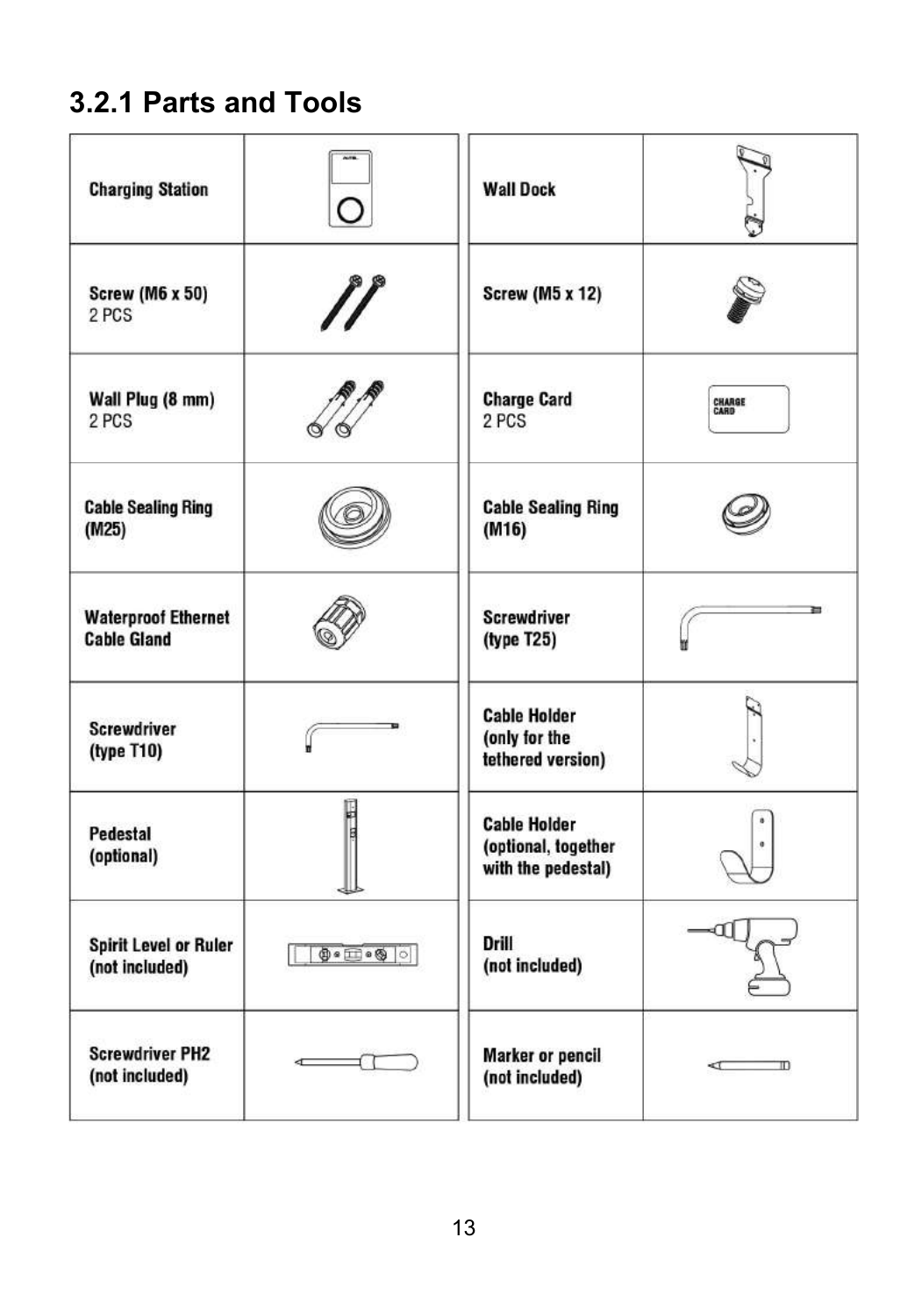### **3.2.2 Install the Charger**

### **STEP 1**

1. Place the wall dock on the wall and level it using a spirit level or a ruler.



**Figure 3-1** *Levelling the Wall Dock*

- 2. Mark the two lower mounting holes (A) with a marker or pencil and drill two 8 mm holes.
- 3. Insert two 8 mm diameter wall plugs (B) into the lower mounting holes.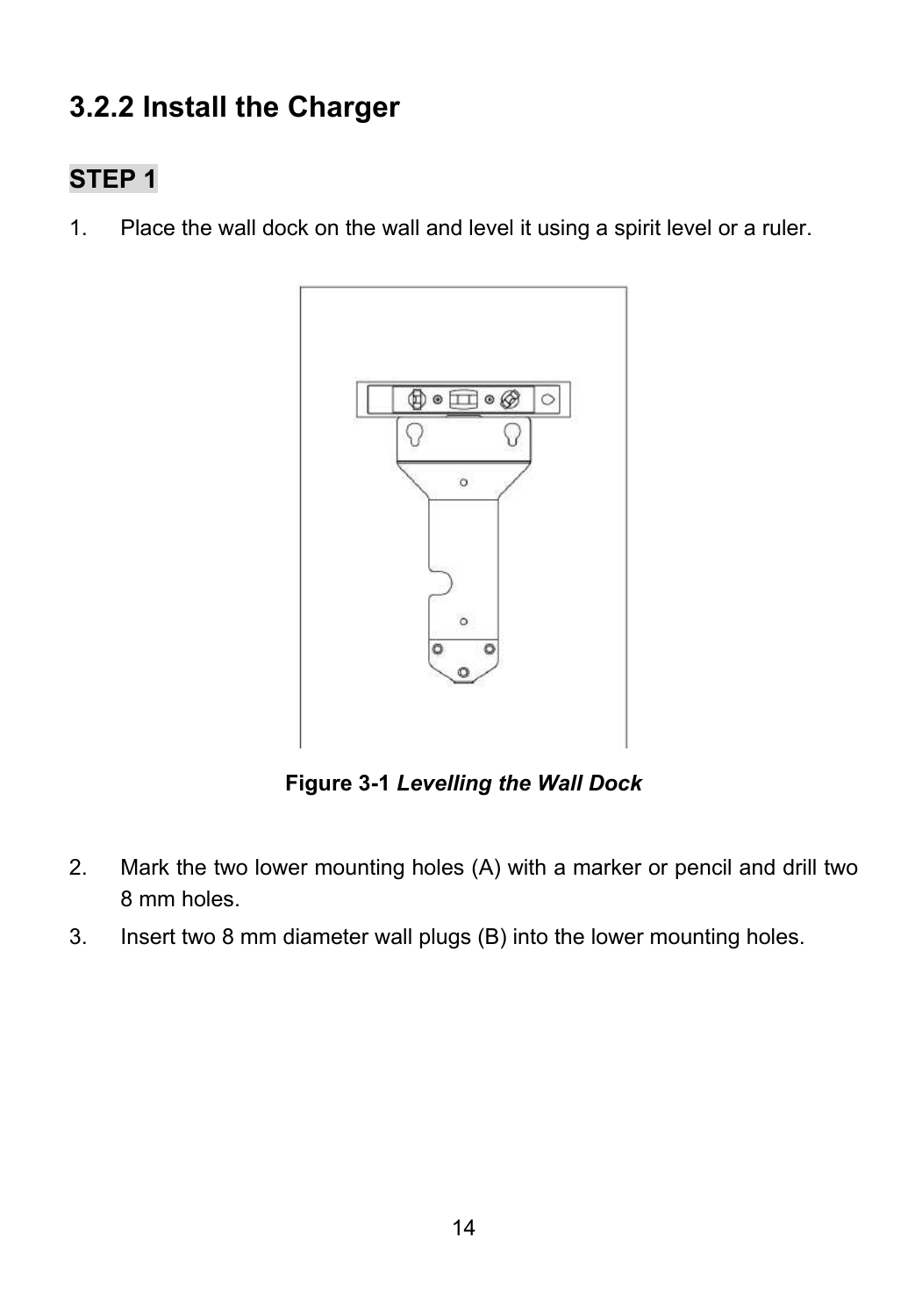

**Figure 3-2** *Inserting the Wall Plugs*

### **STEP 2**

- 1. Attach the wall dock to the mounting location by screwing two M6 x 50 screws (C) into the lower mounting holes.
- 2. Tighten the two M6 x 50 screws using the screwdriver type PH2 (D).



**Figure 3-3** *Attaching the Wall Dock*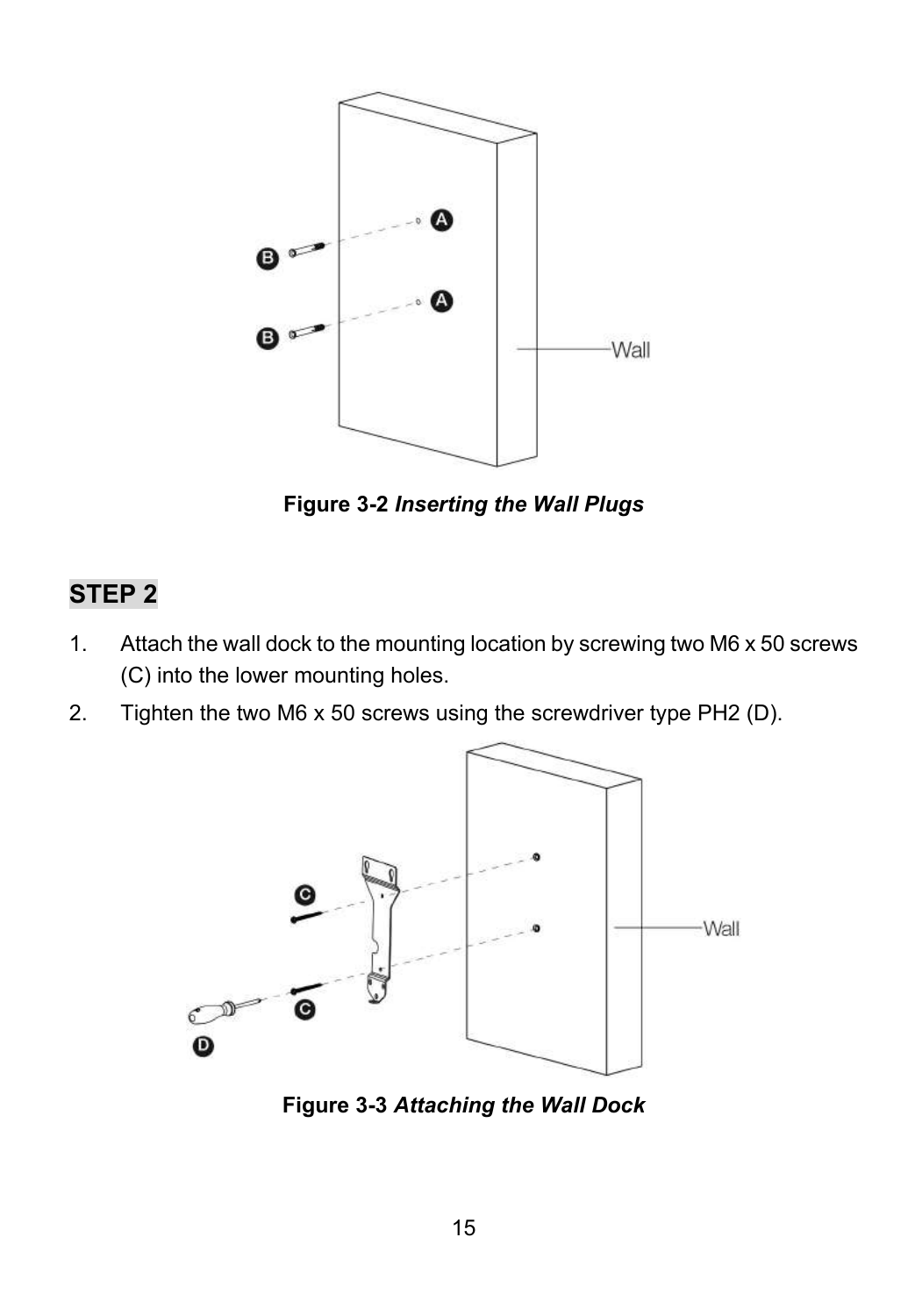### **STEP 3**

Attach the charger to the wall dock by inserting the two protruding screws (E) on the back of the charger into the two upper mounting holes (F) and slide the charger downwards.



**Figure 3-4** *Attaching the Charger*

### **STEP 4**

Screw the included M5 x 12 screw (G) into the hole at the bottom of the charger and tighten the screw to secure the charger using the screwdriver type T25.



**Figure 3-5** *Securing the Charger*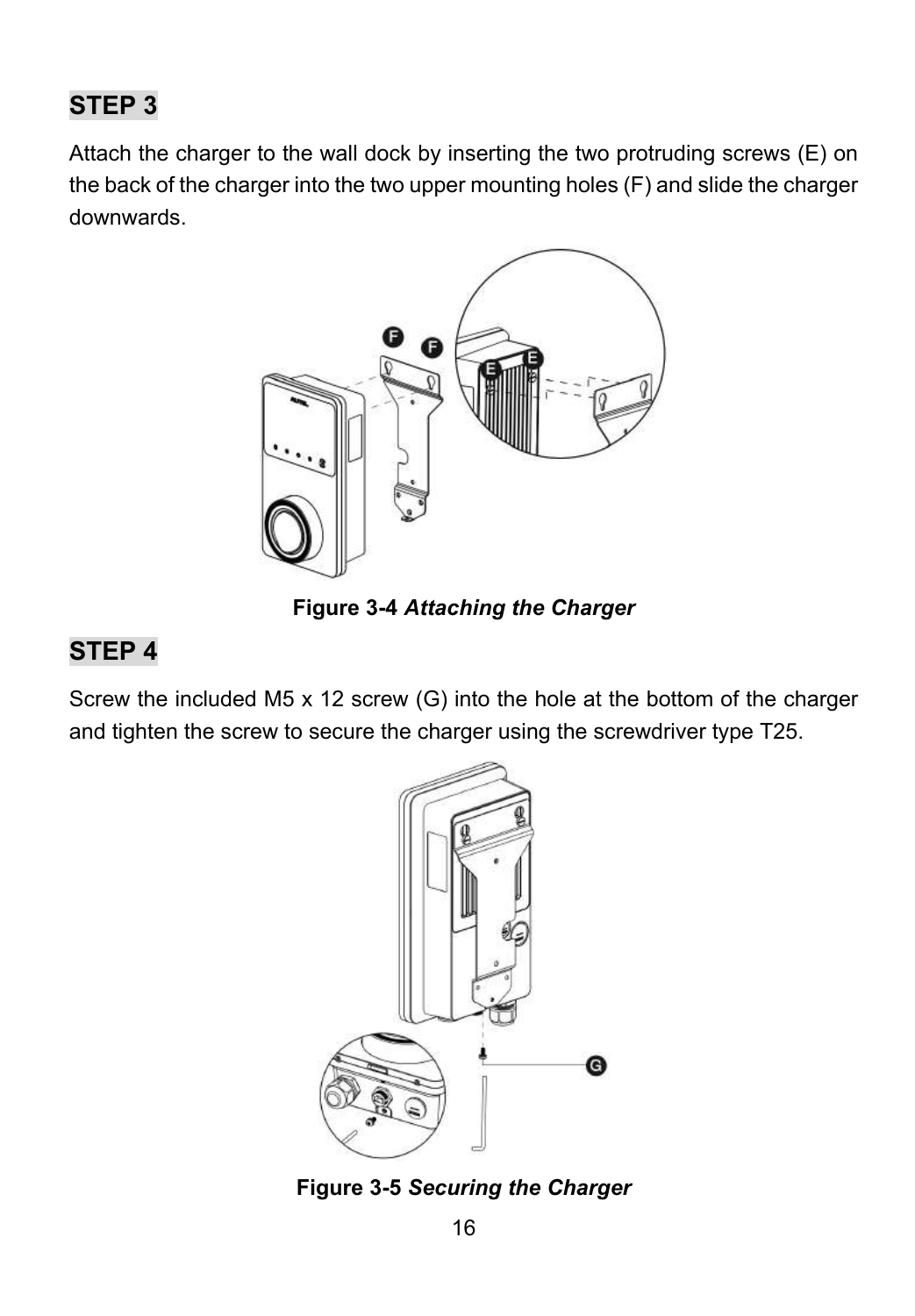### **STEP 5**

The charger can be connected to the Internet by Ethernet connection, Wi-Fi or a SIM card.

1. To connect via Ethernet cable, put the RJ45 plug of the Ethernet cable into the RJ45 port (H) at the bottom of the charger.



**Figure 3-6** *Plugging the RJ45 Cable*

Before connecting the Ethernet cable, we recommend you connect the Ethernet cable to the waterproof Ethernet cable gland first.

- $\triangleright$  To connect the provided waterproof Ethernet cable gland:
	- 1) Put the Ethernet cable with RJ45 plug (I) through the nut (J) and the waterproof cap (L) (leave some space between them).
	- 2) Connect the sealing ring (K) via its opening to the Ethernet cable and insert it into the waterproof cap.
	- 3) Screw the nut into the waterproof cap and make sure they are securely fastened.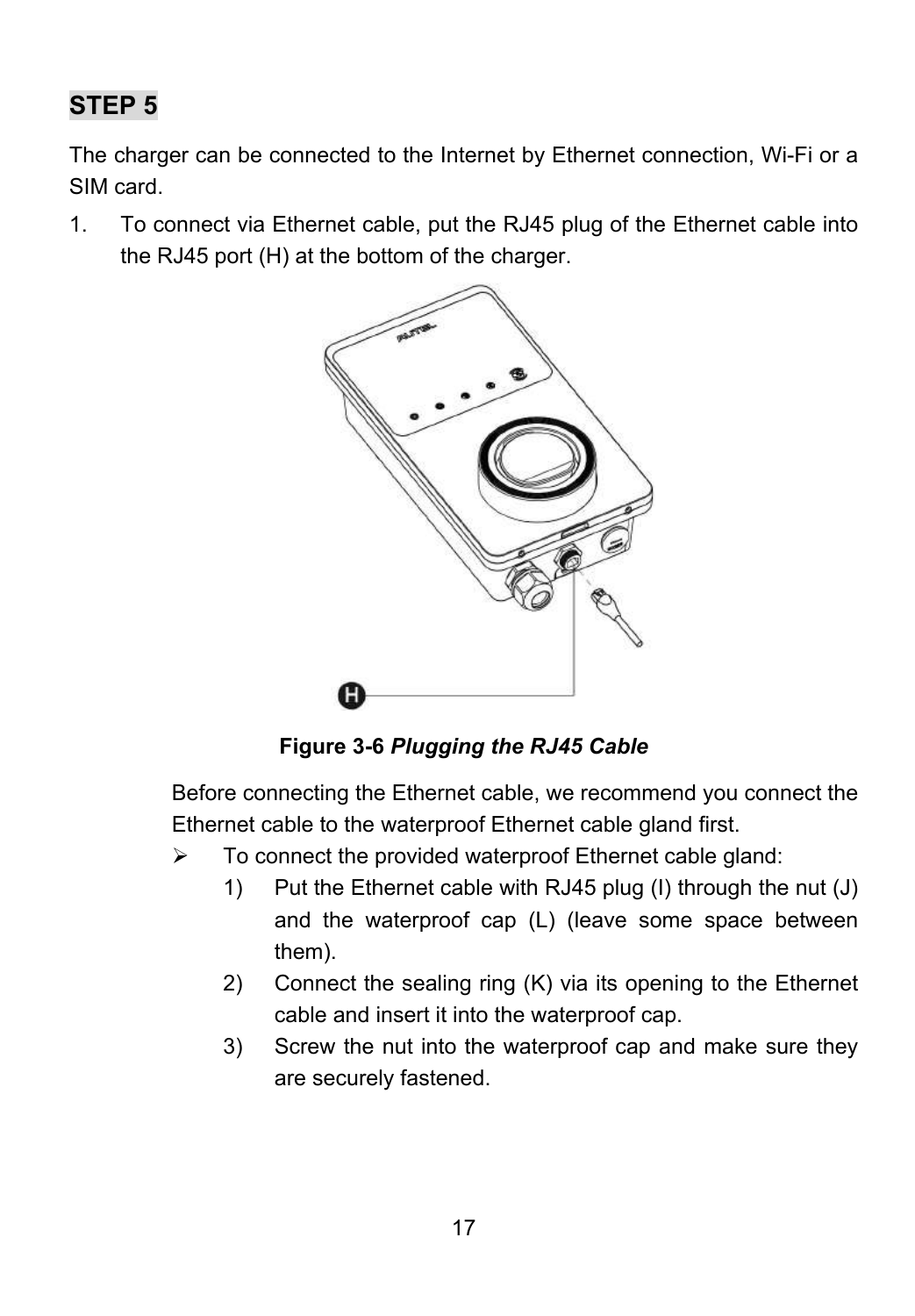

**Figure 3-7** *Connecting the Waterproof Ethernet Cable Gland*

2. To connect via a SIM card, remove the SIM card cover by first unscrewing the M3 x 10 screw using the screwdriver type T10. Then, eject the SIM card tray (I) using the screwdriver and place the card into it. Make sure that the card is inserted correctly. Reinstall the SIM card cover by following procedures above in reverse order.



**Figure 3-8** *Inserting the SIM Card*

Switch on the electrical power to the charger.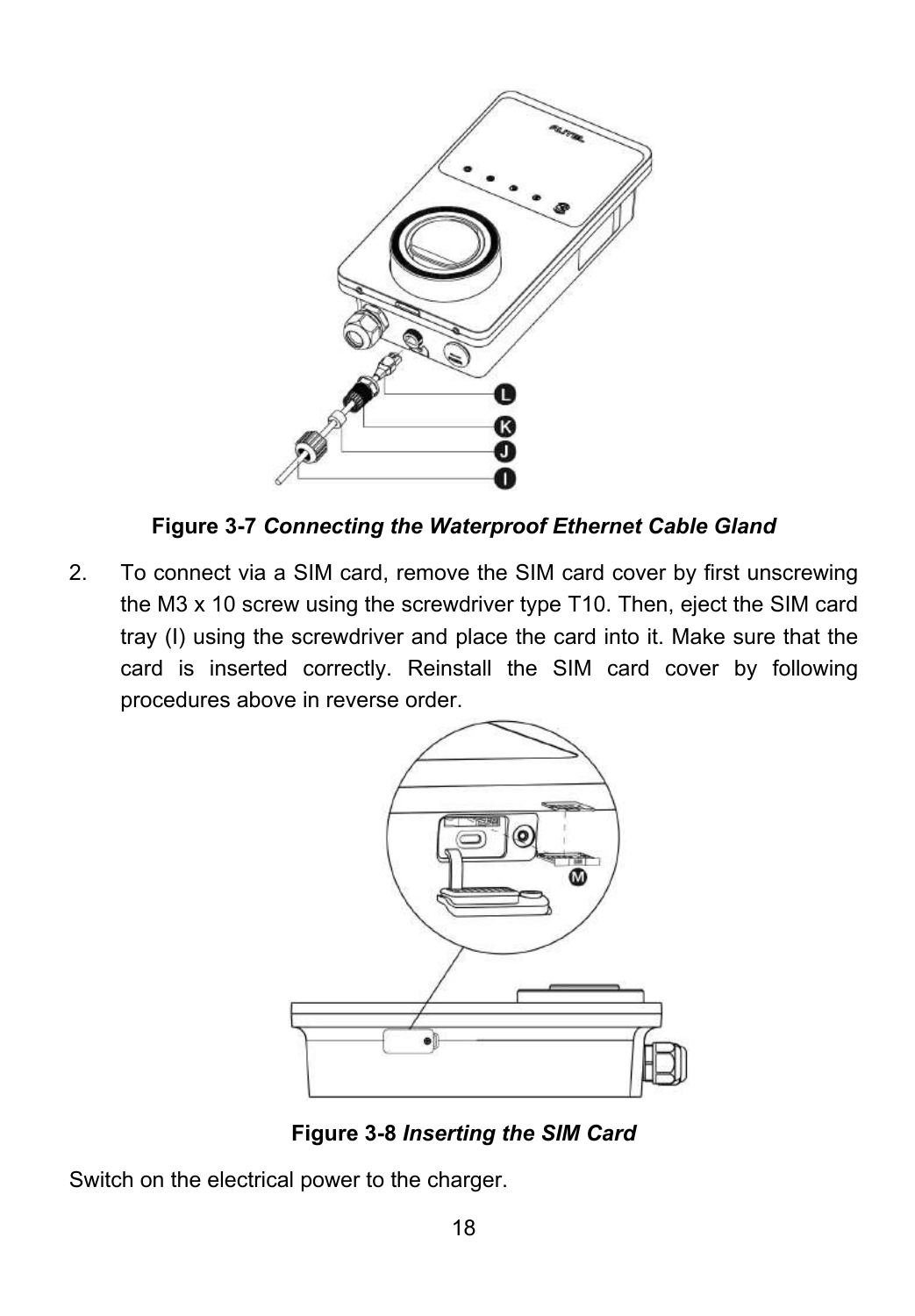### **3.3 Power Supply Wiring**

### **3.3.1 Remove the Covers**

1. Remove the two screws (N) at the bottom of the charger with the screwdriver type T10 to remove the maintenance cover (O).



**Figure 3-9** *Removing the Maintenance Cover*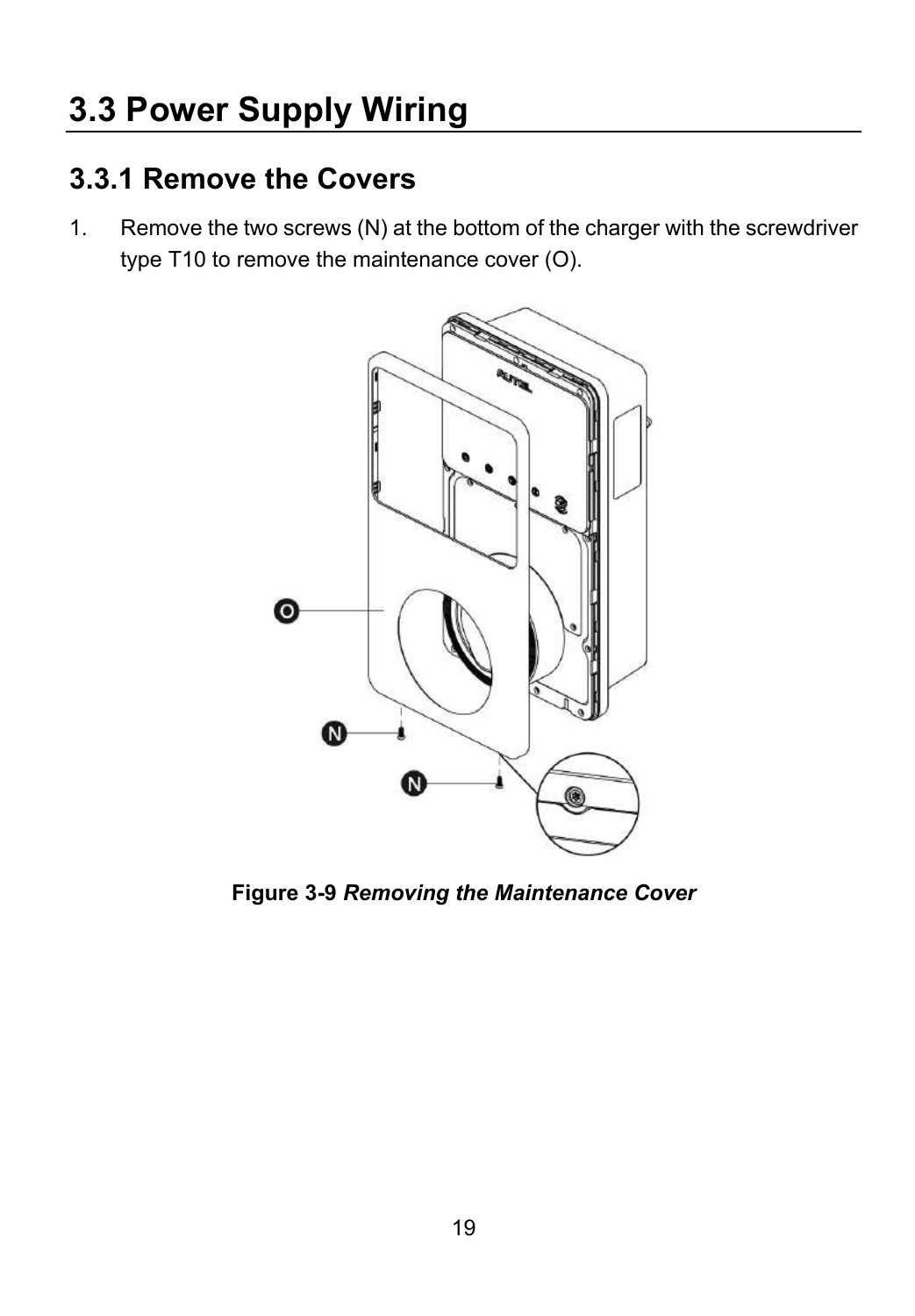2. Unscrew the five screws  $(P)$  to remove the inner cover  $(Q)$ .



**Figure 3-10** *Removing the Inner Cover*

### **3.3.2 Insert the AC Input Cable**

- 1. Strip the wires to 10 mm.
- 2. Put the AC input cable through the inlet hole.

### **3.3.3 Connect the AC Input Cable, Single-phase**

- 1. Loosen the screws.
- 2. Insert the cable connector into the terminal block.
- 3. Connect the below wires:
	- Earth (PE, green/yellow striped)
	- $\bullet$  Neutral (N, blue)
	- AC input wire (L, brown)
- 4. Tighten the screws to the correct torque.

### ⊘ิ่<br>NOTE

The wires (PE, N, L, etc.) are specified on the terminal box.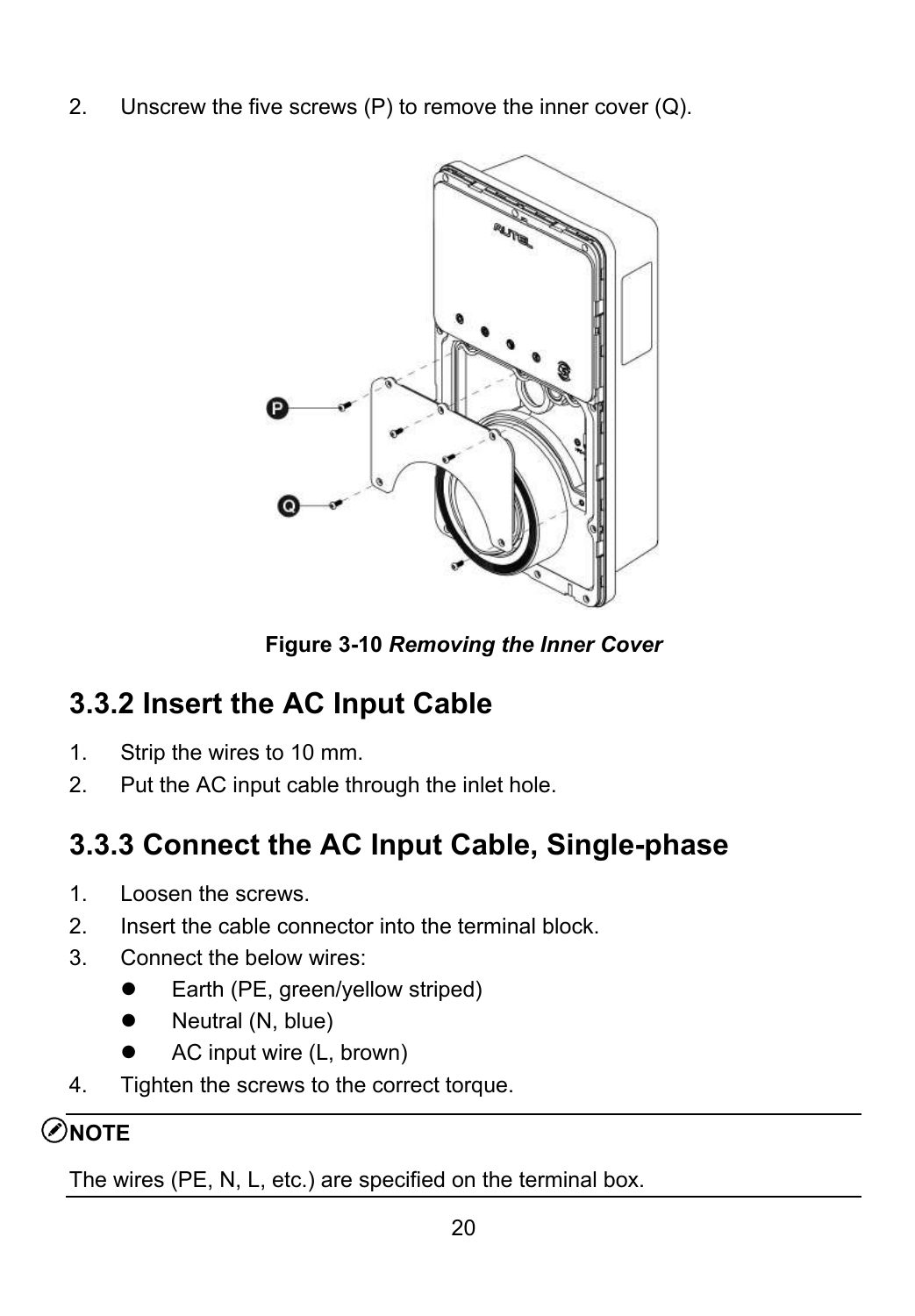

**Figure 3-11** *Single-phase Wiring*

### **3.3.4 Connect the AC Input Cable, Three-phase**

- 1. Loosen the screws.
- 2. Insert the cable connector into the terminal block.
- 3. Connect the following wires:
	- L1 (Brown)
	- Earth (PE, green/yellow striped)
	- Neutral (N, blue)
	- $\bullet$  L2 (Black)
	- $\bullet$  L3 (Grey)
- 4. Tighten the screws to the correct torque.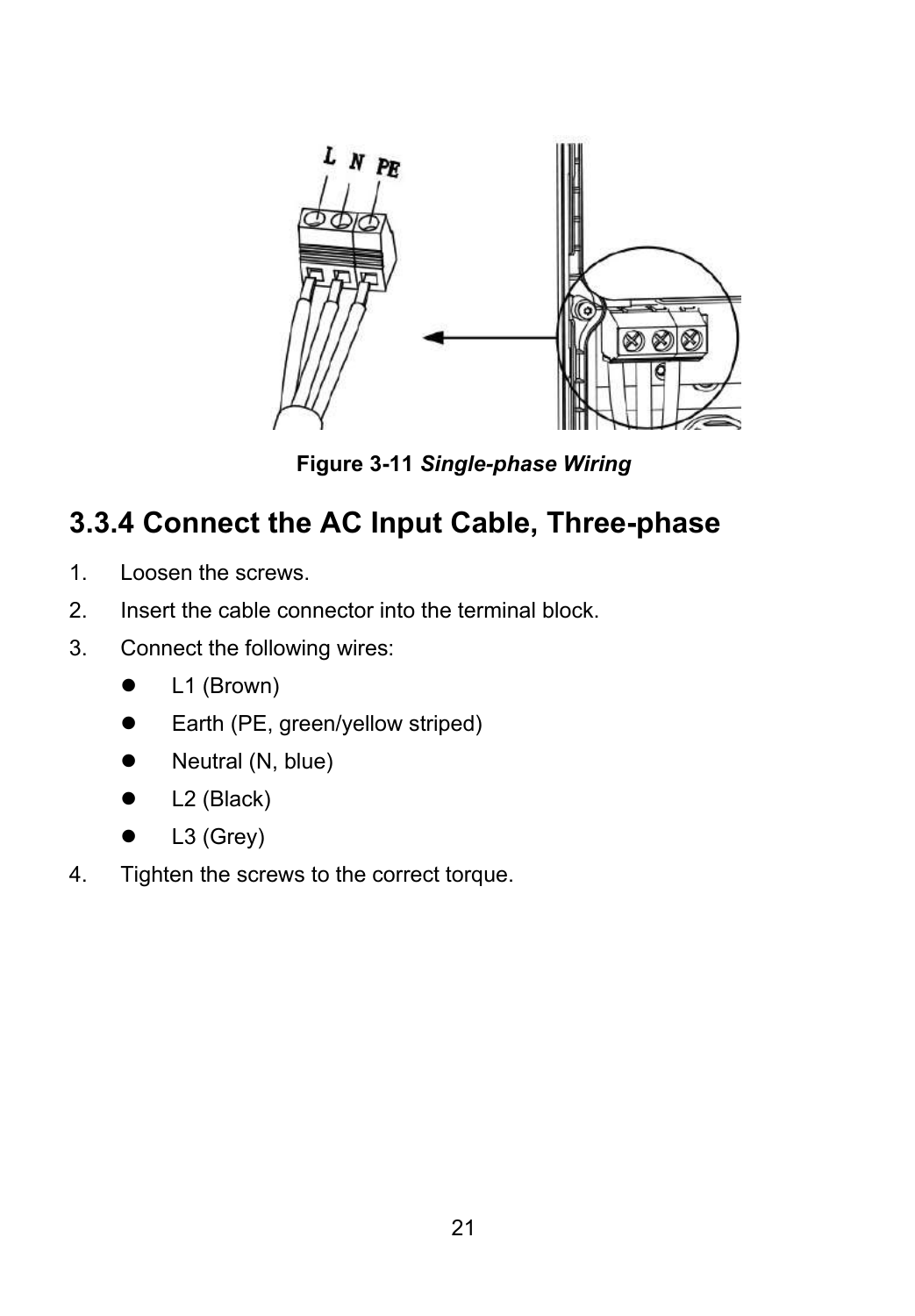

**Figure 3-12** *Sample Three-phase Wiring*

### **3.3.5 Reinstall the Covers**

- 1. Reinstall the inner cover by tightening the five screws to the right torque.
- 2. Reinstall the maintenance cover by tightening the two screws at the bottom of the charger.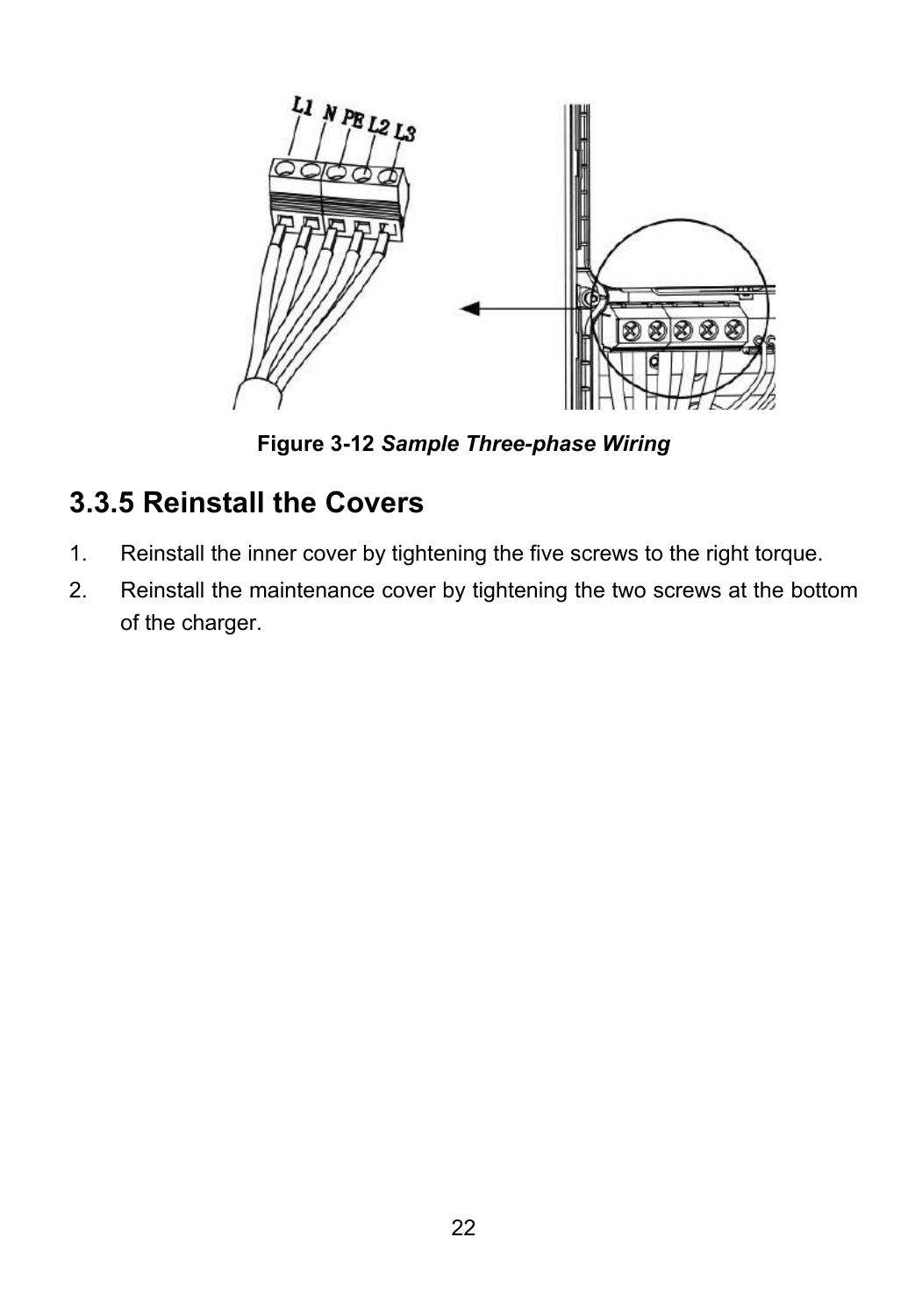## **4 Troubleshooting and Service**

### **4.1 Troubleshooting Table**

| <b>Item</b>    | <b>Problems</b>                                                              | <b>Solutions</b>                                                                                                                                                                                                        |
|----------------|------------------------------------------------------------------------------|-------------------------------------------------------------------------------------------------------------------------------------------------------------------------------------------------------------------------|
| 1              | I do not need the 485<br>communications cables to<br>the distribution box.   | Use the electrical tape to coil the 485<br>communications cables respectively.                                                                                                                                          |
| $\overline{2}$ | The charger is successfully<br>bound, but the Bluetooth<br>connection fails. | Check whether the QR code on the<br>charger is consistent with the QR code on<br>the Quick Reference Guide. If so, make<br>sure the Bluetooth is enabled on your<br>mobile device; if not, contact customer<br>support. |
| 3              | The charge session does<br>not start as scheduled.                           | The EV charge cable cannot be inserted<br>into the EV charge port when scheduling<br>the charge for the first time. Insert the EV<br>charge cable after the schedule is set up.                                         |
| 4              | The charge card is lost.                                                     | Go to Me > My Charger > Charge Card to<br>delete your card to avoid fraudulent use.<br>Five charge cards can be bound to your<br>account at most.                                                                       |
| 5              | Over-voltage                                                                 | Use the multimeter to check whether the<br>voltage on the power input is too high. If<br>the result is above 0.01 V, contact local<br>power grid company.                                                               |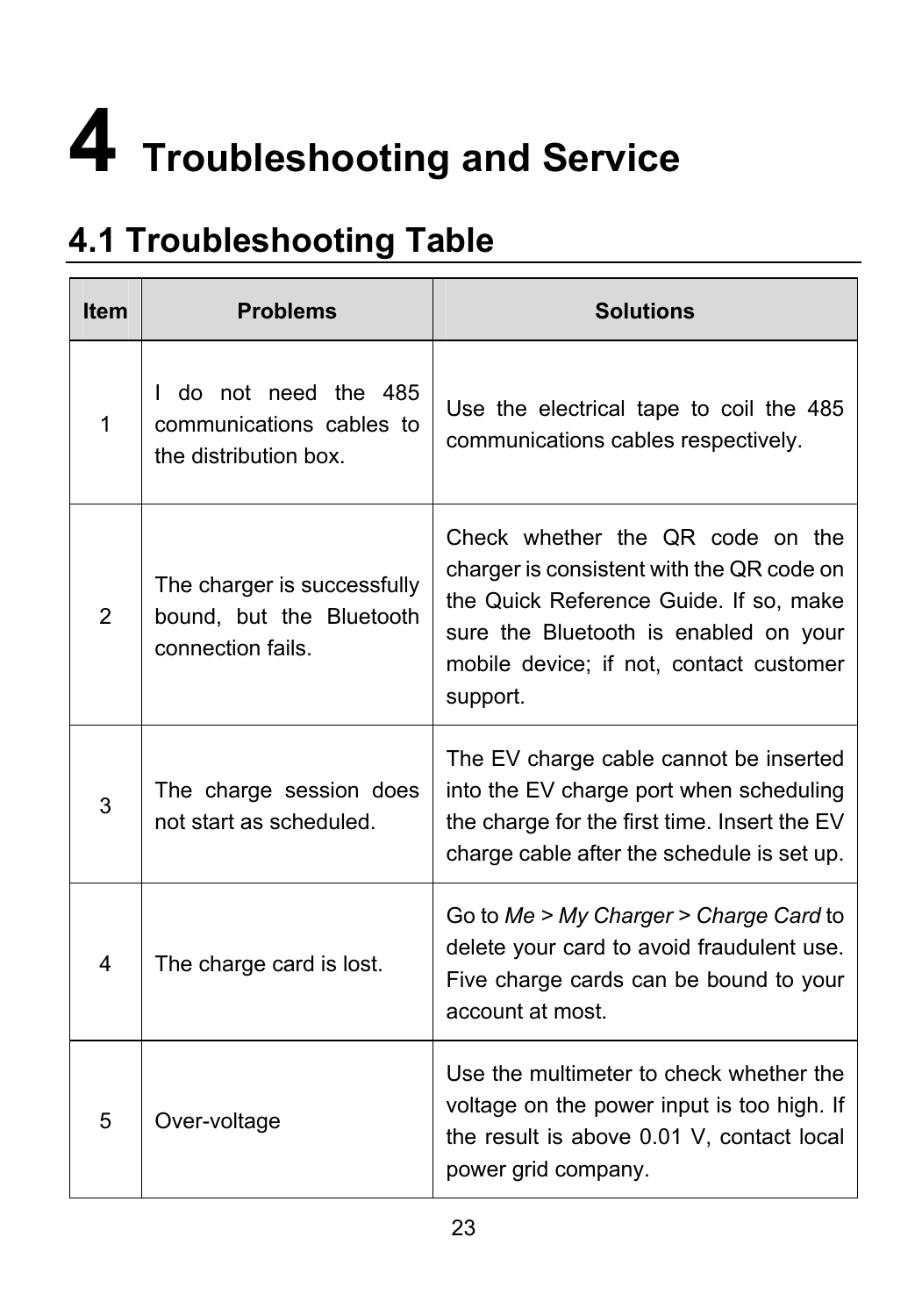| <b>Item</b>    | <b>Problems</b>                                                        | <b>Solutions</b>                                                                                                                                                                                                                           |  |
|----------------|------------------------------------------------------------------------|--------------------------------------------------------------------------------------------------------------------------------------------------------------------------------------------------------------------------------------------|--|
| 6              | Under-voltage                                                          | Use the multimeter to check whether the<br>voltage on the power input is not<br>sufficient. If the result is below 0.01 V,<br>contact local power grid company.                                                                            |  |
| $\overline{7}$ | Missing phase                                                          | Check the wires in the distribution box. If<br>two wires<br>connected together<br>are<br>accidentally, separate the wires.                                                                                                                 |  |
| 8              | Inputs incorrectly wired:<br>possibly Line and Neutral<br>are inverted | Correct the wiring.                                                                                                                                                                                                                        |  |
| 9              | Ground fault                                                           | Make sure the charger is earthed<br>correctly.                                                                                                                                                                                             |  |
| 10             | Power failure                                                          | Make sure the switch to the circuit<br>breaker is on.                                                                                                                                                                                      |  |
| 11             | Over-heating                                                           | Check whether the EV charge cable<br>$\bullet$<br>is securely connected.<br>Ensure the operating temperature is<br>$\bullet$<br>within the specified range on the<br>product label.<br>Stop charging. Restart charging in<br>half an hour. |  |
| 12             | Residual current detected                                              | Unplug the vehicle and plug in again. If<br>the problem persists, contact your local<br>representative.                                                                                                                                    |  |
| 13             | Abnormal pilot voltage                                                 | Unplug the vehicle and plug in again.                                                                                                                                                                                                      |  |
| 14             | Contactor fault                                                        | Contact your local representative.                                                                                                                                                                                                         |  |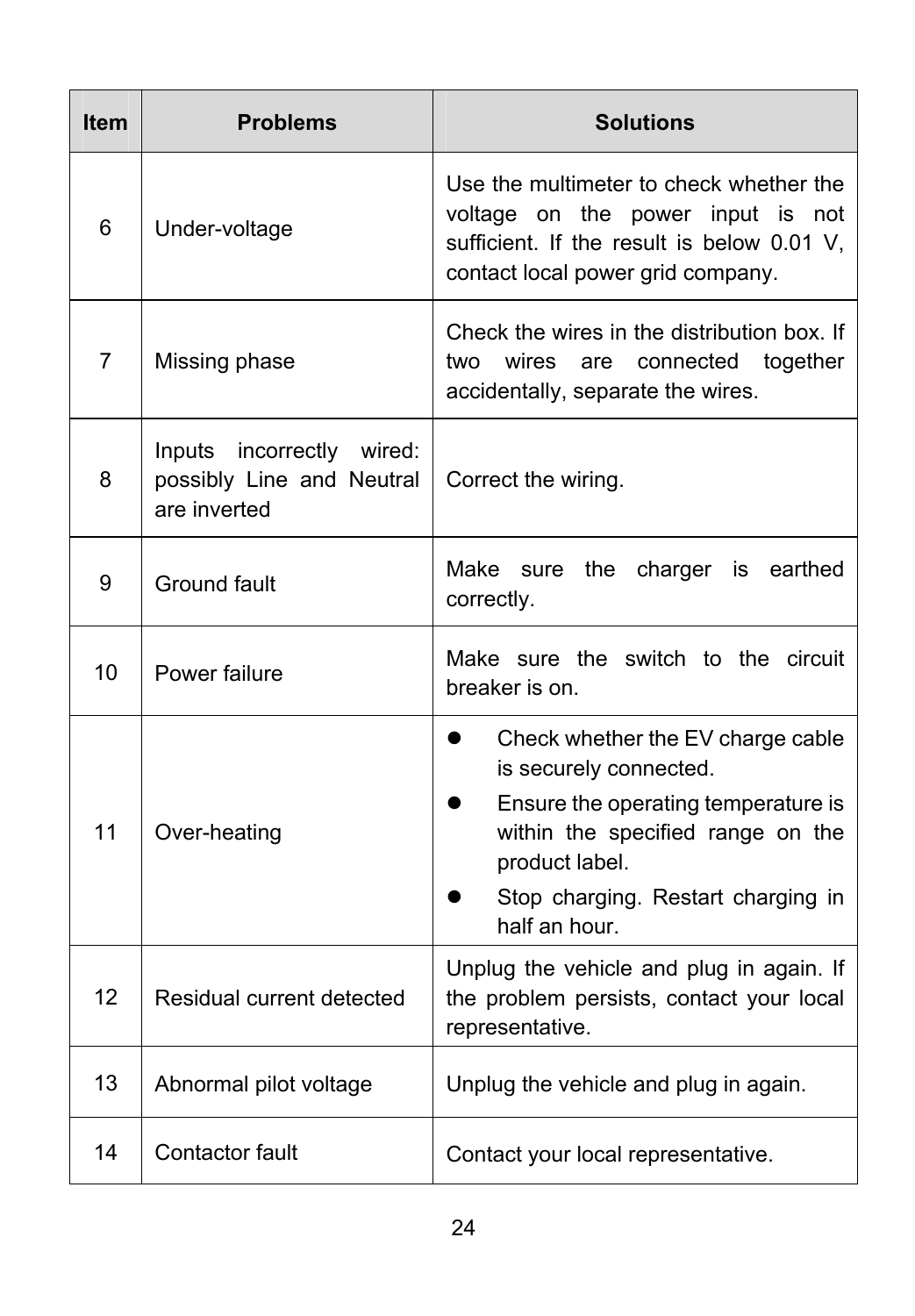| <b>Item</b> | <b>Problems</b>                                                                                   | <b>Solutions</b>                                                                                                                                                                 |
|-------------|---------------------------------------------------------------------------------------------------|----------------------------------------------------------------------------------------------------------------------------------------------------------------------------------|
| 15          | Over current                                                                                      | Unplug the vehicle and plug it again.                                                                                                                                            |
| 16          | Pilot fault                                                                                       | Use an Autel diagnostics tool to scan<br>contact<br>the<br>fault.<br>and<br>vehicle<br>manufacturer to clear fault.                                                              |
| 17          | Proximity Pilot (PP)<br>No<br>connection or PP fault                                              | Examine the connection of the EV<br>charge cable.<br>Ensure both EV charge cables are<br>not broken or frayed.<br>If the problem persists, contact your<br>local representative. |
| 18          | E-lock failure                                                                                    | Examine the connection of the EV<br>charge cable.<br>If the problem persists, contact your<br>local representative.                                                              |
| 19          | Power relay fault                                                                                 | Contact a qualified electrician.                                                                                                                                                 |
| 20          | <b>Bluetooth</b><br>module<br>communication failure                                               | Contact your local representative.                                                                                                                                               |
| 21          | failure<br>Update<br>via<br>Bluetooth                                                             | Contact your local representative.                                                                                                                                               |
| 22          | Internet connection fails                                                                         | Contact your local representative.                                                                                                                                               |
| 23          | Home power system only<br>single-phase.<br>supports<br>How to connect the power<br>supply wiring? | Connect the L1, N, and PE wires to the<br>charger's terminal block as specified.<br>Wiring to the distribution box is the same.                                                  |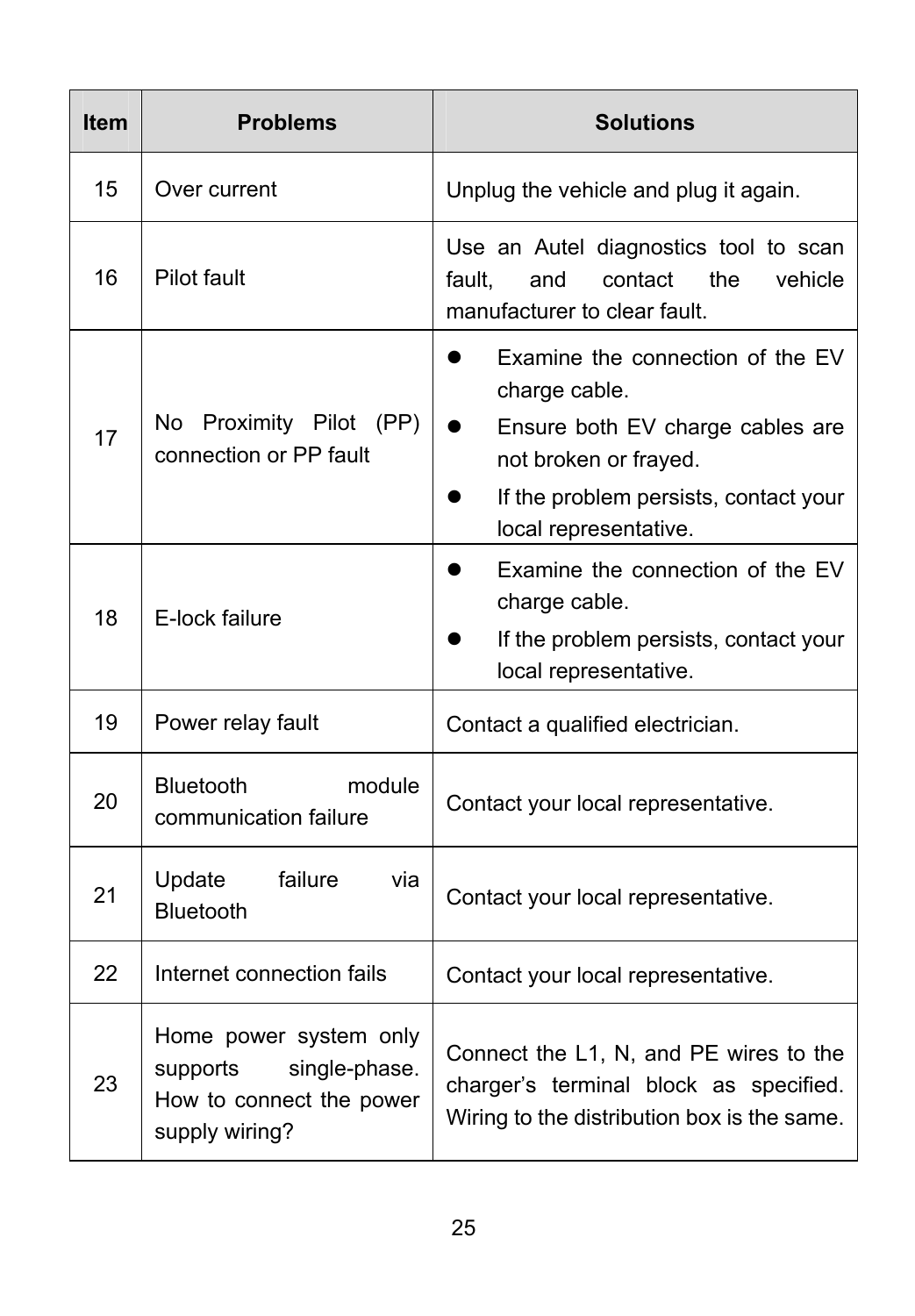### **4.2 Service**

If you cannot find solutions to your problems with the aid from the table above, please contact our technical support.

#### **SEVADIS**

- **Website:** www.sevadis.com
- **Phone:** 0330 058 7144
- **Email:** customerservice@sevadis.com
- **Address:** Granville House, Unit E, The Heights Business Park, Ibstone Rd, Stokenchurch High Wycombe, HP14 3BG

#### **AUTEL**

- **Website:** evcharging.autel.com
- **Address***:* Adalperostraße 82, 85737 Ismaning, Germany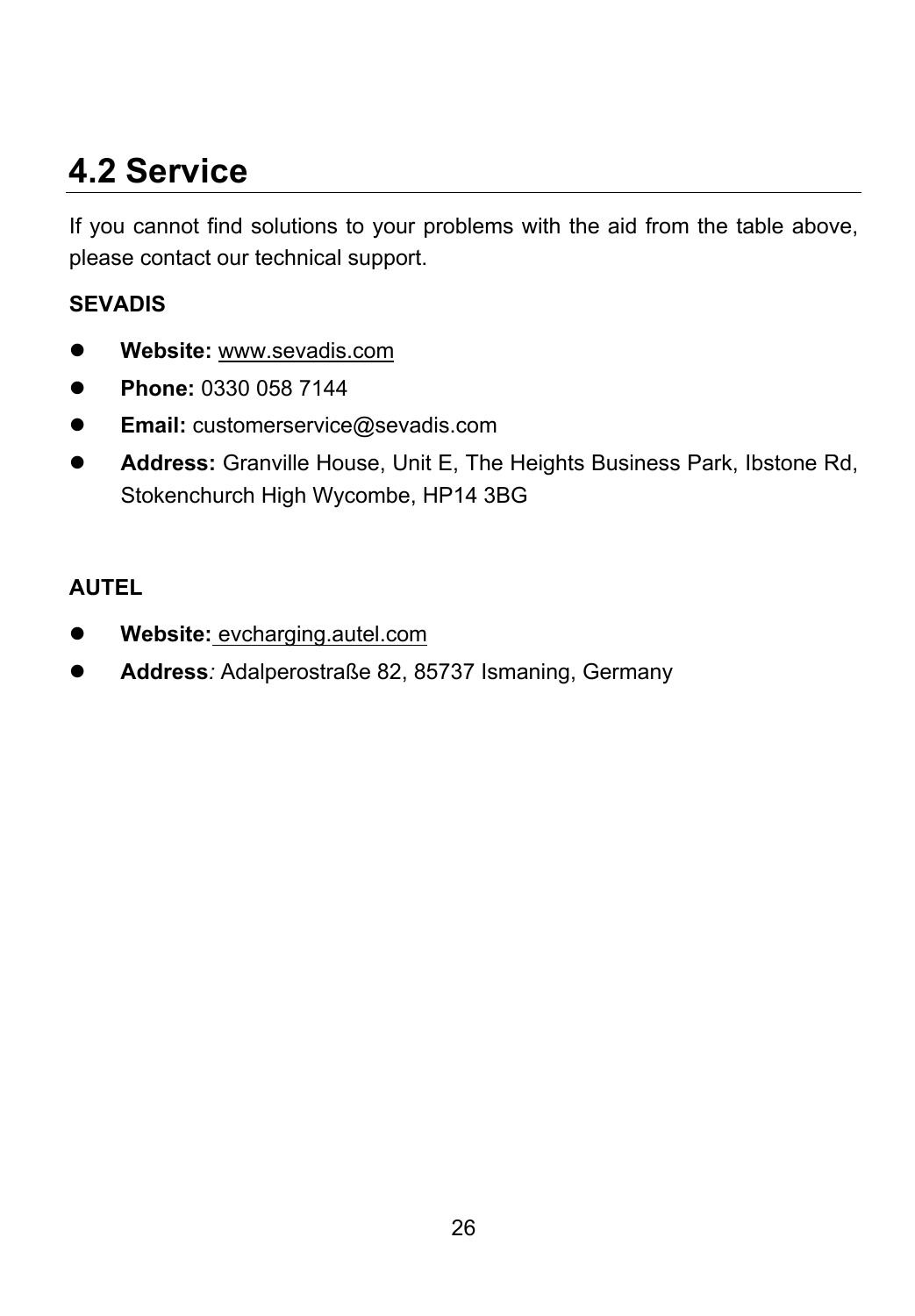# **5 Compliance Information**

The product is in conformity with the following standards and/or other normative documents:

- EN 301 489-1 V2.2.3
- EN 301 489-3 V2.1.1
- EN 301 489-17 V3.2.4
- EN 301 489-52 V2.1.1
- EN 300 328 V2.2.2
- EN 300 330 V2.1.1
- EN 301 908-1 V13.1.1
- EN 301 908-2 V13.1.1
- EN 301 908 -13 V13.1.1
- EN 301 511 V12.5.1
- EN 50663
- EN 50665
- BS EN IEC 61851-1
- EN IEC 61851-1
- IEC 61851-21-2
- EN IEC 61851-21-2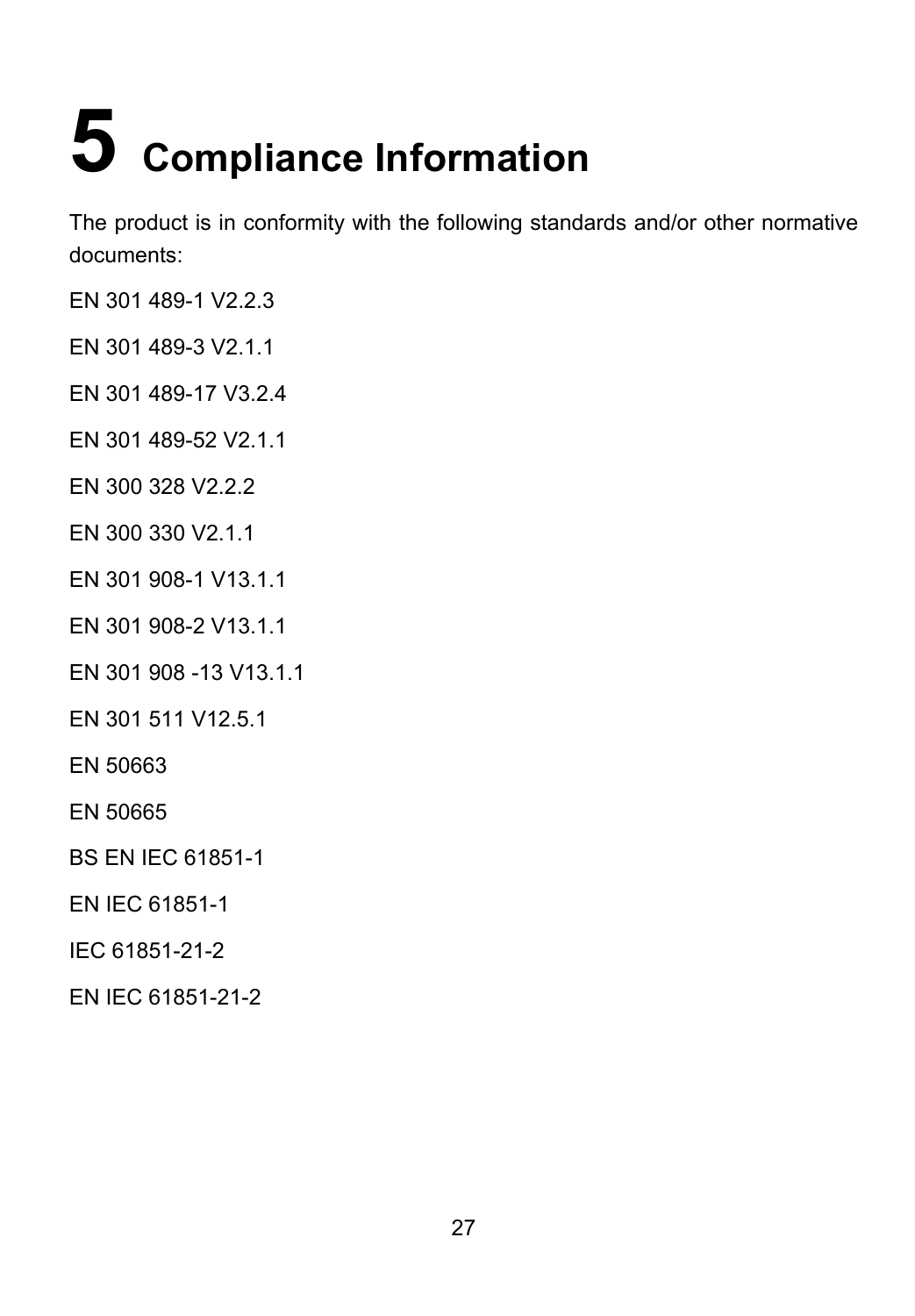## **6 Warranty**

#### **Limited Three Years Warranty**

Autel Intelligent Technology Corp., Ltd. (the Company) warrants to the original retail purchaser of this equipment that should this product or any part thereof during normal usage and under normal conditions be proven defective in material or workmanship and results in product failure within three-year period from the date of purchase, such defect(s) will be repaired, or replaced (with new or rebuilt parts) with Proof of Purchase, at the Company's option, without charge for parts or labor directly related to the defect(s).

The Company shall not be liable for any incidental or consequential damages arising from the use, misuse, or mounting of the device. Some states do not allow limitation on how long an implied warranty lasts, so the above limitations may not apply to you.

#### **This warranty does not apply to:**

- 1. Products subjected to abnormal use or conditions, accident, mishandling, neglect, unauthorized alteration, misuse, improper installation or repair or improper storage;
- 2. Products whose mechanical serial number or electronic serial number has been removed, altered or defaced;
- 3. Damage from exposure to excessive temperatures or extreme environmental conditions;
- 4. Damage resulting from connection to, or use of any accessory or other product not approved or authorized by the Company;
- 5. Defects in appearance, cosmetic, decorative or structural items such as framing and non-operative parts;
- 6. Products damaged from external causes such as fire, dirt, sand, battery leakage, blown fuse, theft or improper usage of any electrical source.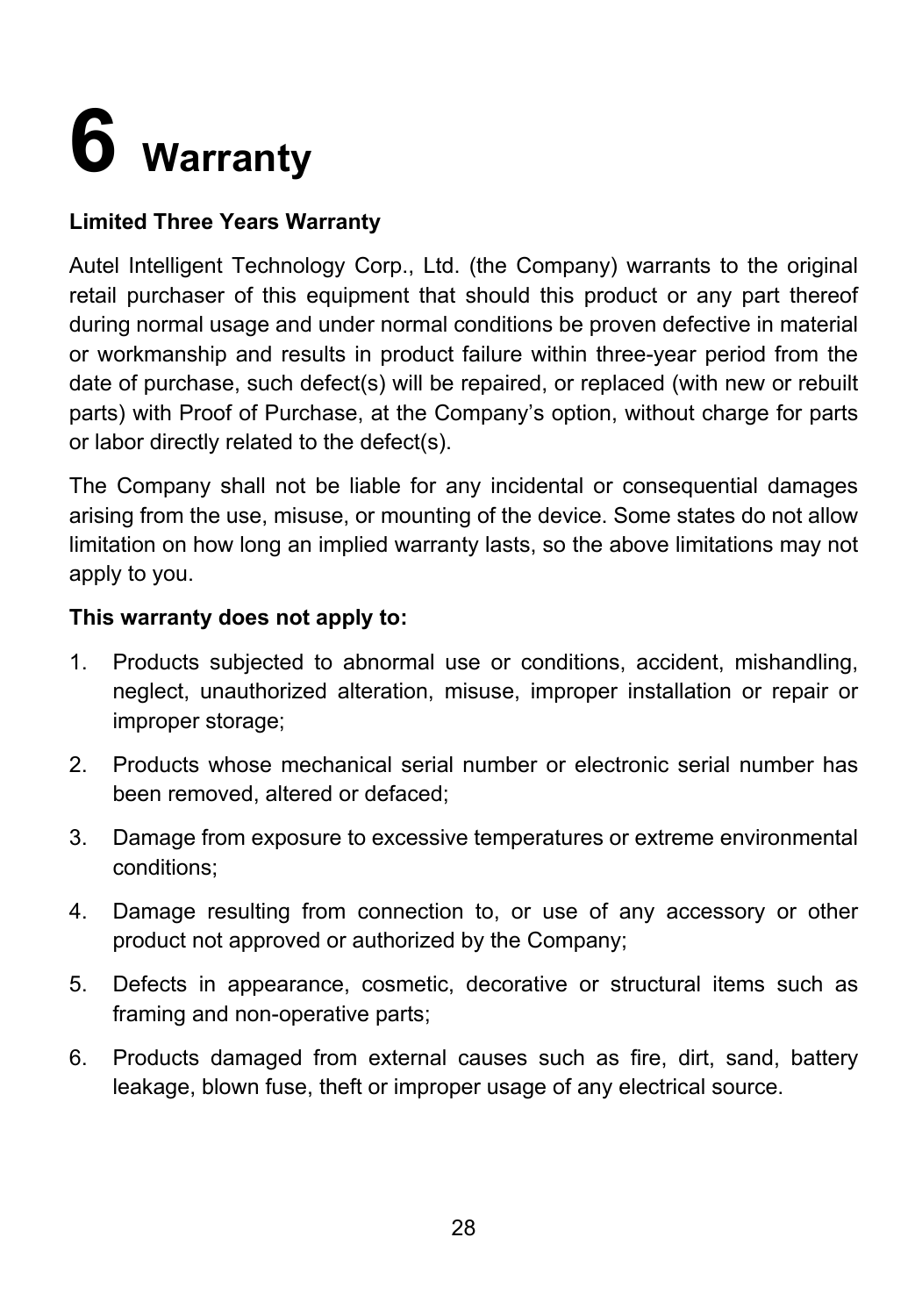### **OIMPORTANT**

All contents of the product may be deleted during the process of repair. You should create a back-up copy of any contents of your product before delivering the product for warranty service.